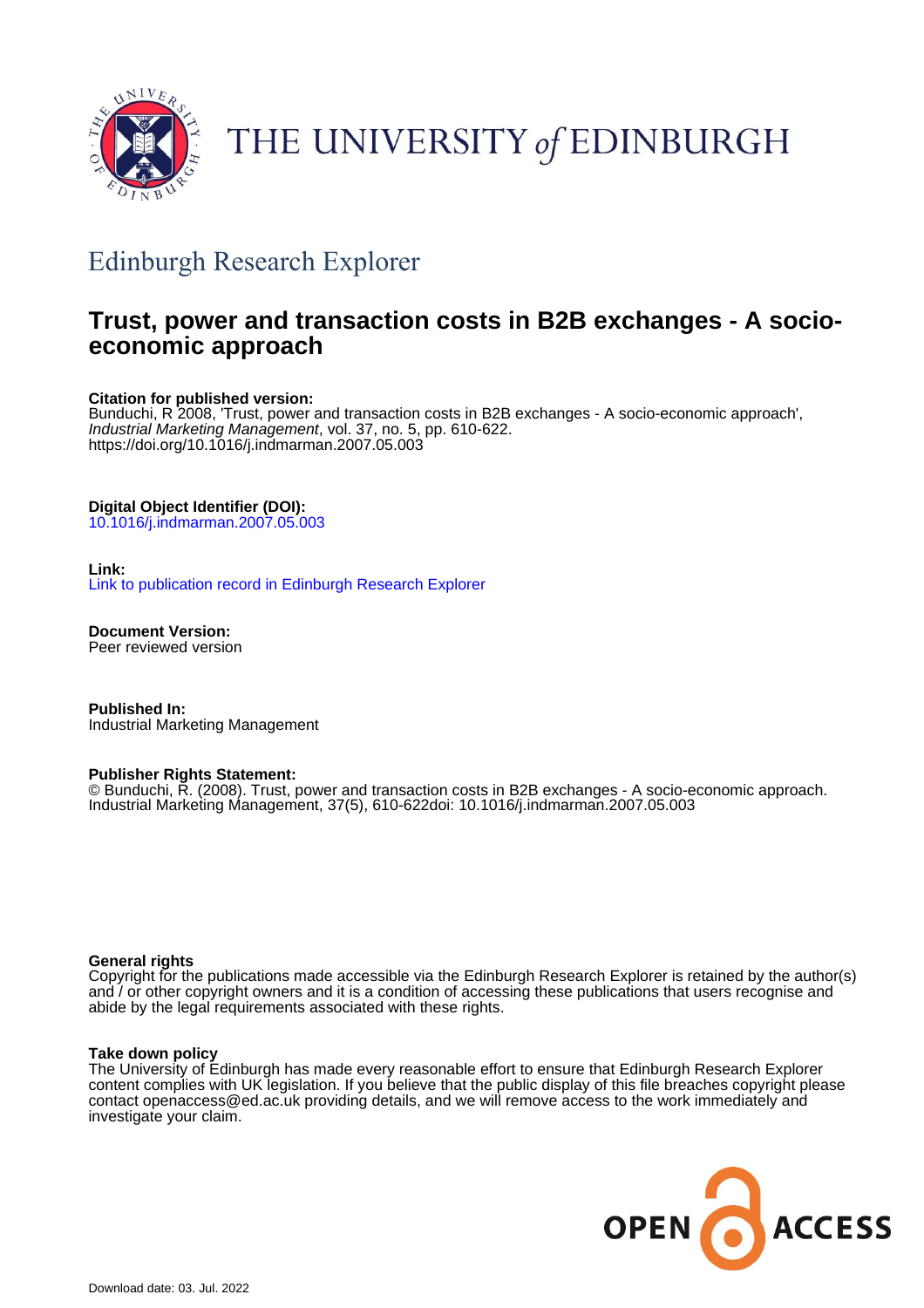## **Trust, power and transaction costs in B2B exchanges – a socio-economic approach[1](#page-1-0)**

Dr. Raluca Bunduchi Lecturer in Management, University of Aberdeen Business School Edward Wright Building, Dunbar Street, AB24 3QY, Aberdeen Phone: 0044 (0) 1224273318; Fax: 0044 (0) 1224272181 e-mail: [r.bunduchi@abdn.ac.uk](mailto:r.bunduchi@abdn.ac.uk)

### **Biography**

Dr. Raluca Bunduchi is a Lecturer in Management at the University of Aberdeen Business School. Her current research focuses on technology management and the implications of new e-business technologies on the nature of inter-organisational relationships.

## **ABSTRACT**

<span id="page-1-1"></span> $\overline{a}$ 

The advent of the Internet has enabled organisations to reconfigure their inter-organisational relationships. This study presents three frameworks to analyse the outcome that the use of Internet based electronic markets has on the nature of inter-organisational relationships: transaction cost economics, social exchange theory and an integrated framework that combines the first two. The integrated framework proposes that the nature of inter-organisational relationships depends on the interaction between the logic of transaction cost economics and the need for trust and interdependencies between exchange parties. A single case study is used to illustrate the way the three frameworks can be applied to analyse the use of electronic markets in inter-organisational exchanges. The study finds that the integrated framework provides a more complete understanding of inter-organisational relationships, and suggests a modular approach to the implementation of electronic marketplaces.

KEYWORDS: electronic markets, inter-organizational relationships, transaction costs, trust, dependencies

<span id="page-1-0"></span><sup>&</sup>lt;sup>1</sup> This is a preprint of an article accepted for publication in Industrial Marketing Management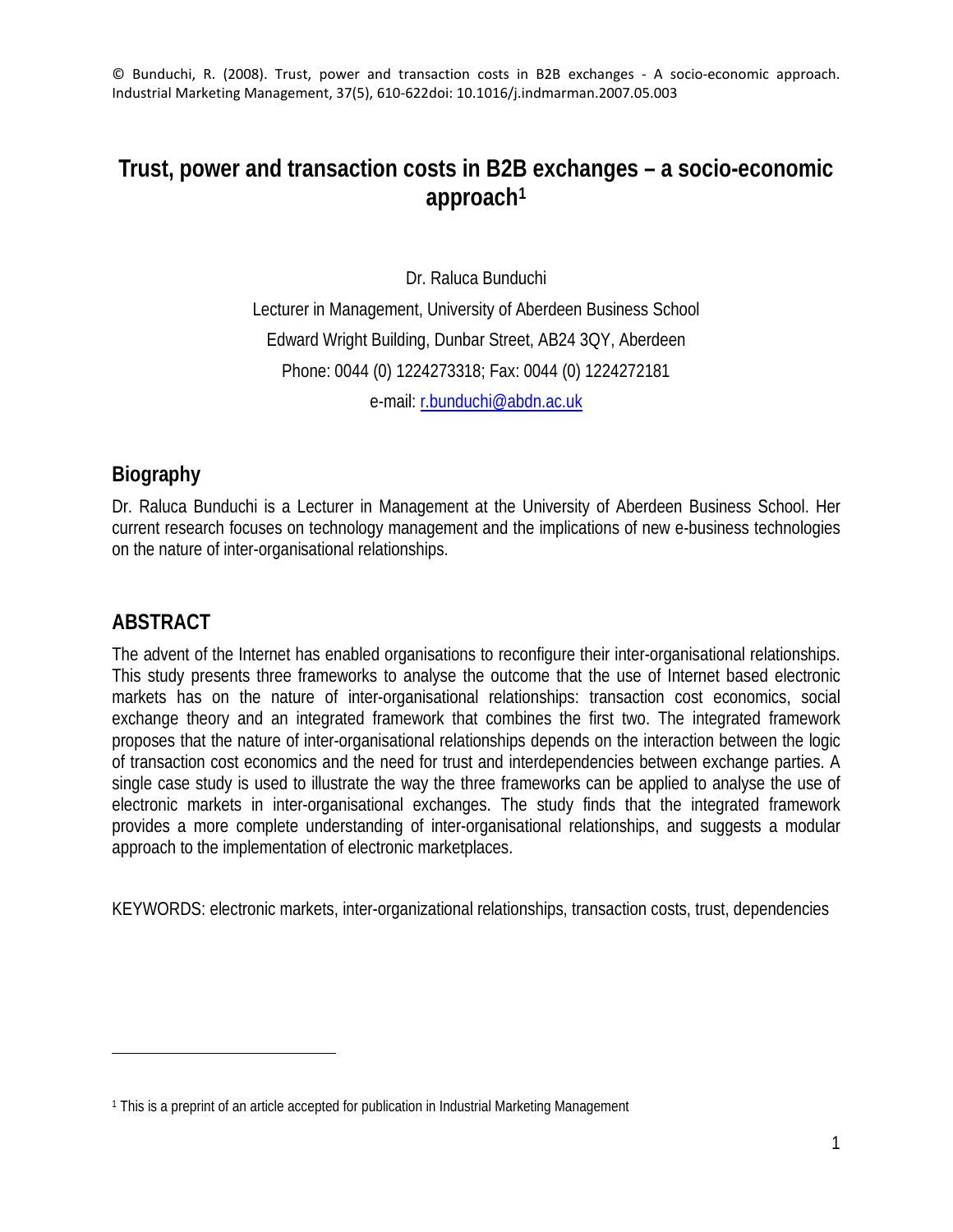### **1. Introduction**

Over 10 years ago, Venkatraman (1994) argued that the role of information technology (IT) in organisations changed from a focus on efficiency enhancements during the 1970s and 1980s to become a fundamental enabler in developing a flexible network of inter-organisational relationships in the 1990s. His study of ITenabled business transformation was one of the first to acknowledge the role of IT in enabling organisations to redesign the nature of inter-organisational exchanges from a focus on transaction processing to an emphasis on knowledge sharing. At the same time, since the late 1990s, business to business (B2B) relationship literature has reported on the impact of the adoption of Internet technologies, in the form of online customer relationships management and electronic procurement solutions, on the management of B2B relationships and the practices of marketing managers (Garcia-Dastugue & Lambert 2003). The aim of this paper is to improve the current understanding of IT as an enabler of interorganisational relationship transformation by proposing a framework to analyse the influence that IT use has on the nature of inter-organisational relationships.

B2B relationships have been studied for over two decades in the industrial marketing literature. The studies have drawn on a variety of disciplines ranging from economics (Coase 1937; Williamson 1986) to organisational studies (Sako 1992; Smith & Van de Ven 1994), and from sociology (Blau 1964; Emerson 1962) to law (MacNeil 1980). The research generally differentiates between two types of buyer-supplier relationships: transactional, discrete or arms-length relationships, and collaborative, relational or obligational relationships. The former are characterised by low interdependence, short term commitment, pre-arranged terms and conditions in a written contract, narrow communication channels, low trust, and low asset specificity. In contrast, the latter are characterised by strong interdependences, high levels of trust and commitment, long term span, high transaction costs, terms and conditions loosely specified, and high asset specificity (MacNeil 1980). Transactional relationships can therefore be characterised as economic exchanges, concerned with the economic exchange of goods and/or services between parties, while collaborative relationships involve both economic and social exchanges. The social exchanges involve factors such as interdependencies, friendships, closeness and trust (Easton 1997). Transactional relationships have been studied predominately drawing from transaction costs economics (TCE), while relational exchanges theories, in particular concepts drawing from social exchange theory (SET), have been employed to understand collaborative relationships (Lambe, *et. al.* 2001; Morgan & Hunt 1994).

In his study, Venkatraman (1994) built on increasing evidence in the information systems literature that the deployment of IT to support B2B transactions – in the form of inter-organisational systems (IOS) – has significant consequences for the nature of inter-organisational relationships. Most of these early studies were grounded in the economics literature, in particular transaction costs economics. For example, the use of IT to support B2B exchanges was found to lower transaction costs, leading to an increase in outsourcing (Malone, *et. al.* 1987). Clemons *et. al.* (1993) found that IT use also reduces the transaction risks. Lower transaction risks encourages organisations to engage in collaborative relationships with a small set of suppliers. Cunningham and Tynan (1993) acknowledged the insights that can be gained by drawing from B2B research, rather than relying solely on one (economic) approach, and called for IT studies on IOS to link with existing research on relationship marketing. They claim that such links can provide valuable insights into the use of IT in an inter-organisational context. More recently, IT literature has examined the use of IT in B2B relationships relying on concepts such as trust, dependency and power which have been largely used in B2B marketing studies (Allen, *et. al.* 2000; Hart & Estrin 1991; Pavlou 2002; Ratnasingam 2005; Webster 1995). However, while the B2B marketing literature has devoted significant attention to integrating the social and economic attributes that characterise B2B relationships and to comparing and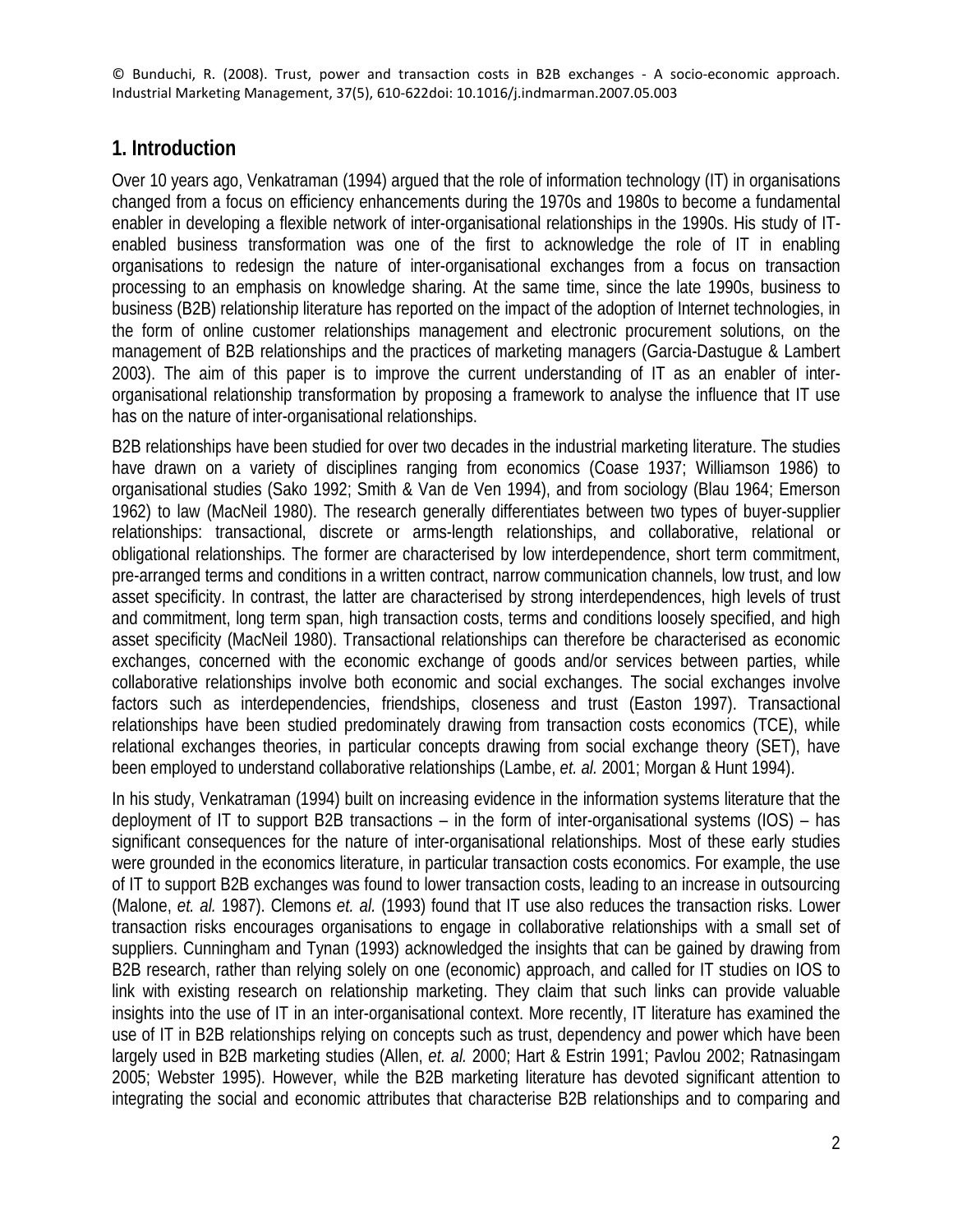contrasting these attributes to explain both relational and transactional exchanges (Dwyer, *et*. *al*. 1987; Lambe, *et. al*. 2000; Webster 1992; Wilson & Vlosky 1997), IT research lacks a comprehensive framework to explain the use of IT in both collaborative and transactional relationships. The current approach has been to argue that while TCE is appropriate for studying the use of IT in transactional relationships, a relational perspective (e.g. SET) should be employed to study collaborative uses of IT (Christiaanse, *et. al.* 2004; Kumar, *et. al.* 1998; Markus & Christiaanse 2003). However, transactional and collaborative characteristics coexist within a particular relationship to different degrees (Grover, *et. al.* 2002). For this reason, Grover, *et. al*''s (2002) study called for IT research to integrate the traditional TCE approach with what they call "relationalism" concepts – i.e. concepts used in B2B marketing literature to explain relational exchanges - to provide a better framework to understand the impact of IT on buyer-supplier relationships. Our attempt here is to develop a framework that integrates TCE and relational exchange theory, and in particular SET, to explain IT use. This approach is consistent with Lambe, *et. al.*'s (2001) recommendation for B2B marketing research that "*SET should be used in conjunction with another theory(ies) to fully explain BTB exchange governance*" and that "*because it complements the 'relational' governance explanation of SET, TCA would appear to be a theory that could be used with SET to more comprehensively explain exchange governance*". The authors argue that "*future research of relational BTB exchange should use both SET and TCA whenever possible*" (pg. 28-29).

The paper is structured as follows. The next section introduces the focal IT applications this study addresses – electronic markets (EM) - and identifies their main functionalities. We then discuss the research methodology and explain the rationales for using an interpretative case study research design. The profile of the organisation under study is described next. This is followed by a an explanation of the frameworks used to study the use of EM in B2B relationships, together with the way these frameworks can be applied to analyse the data from our case study. The next section evaluates the different frameworks and discusses the implications for research and for organisations that consider adopting EM. Finally, we summarise our findings, identify the limitations of the study and offer some recommendations for future research.

### **2. Electronic markets: definition, role and characteristics**

 $\overline{a}$ 

This study uses the term EM to refer to all types of inter-organizational systems arrangements between buyers and suppliers[2.](#page-1-1) In addition to the simple matter of buying and selling (Bakos 1998) electronic markets also include a range of collaborative functionalities such as supply-chain management solutions and fulfilment (Christiaanse, *et. al*., 2004).

During the 1990s, with the exception of very large organisations which had introduced electronic data interchange (EDI) systems during the 1980s, EMs were barely used in B2B relationships on a global scale. For example, in 1998, while 95% of the Fortune 1000 firms had implemented EDI, only 2% of the remaining 6 millions businesses in the US had done so (Chwelos, *et. al.* 2001). The advent of the Internet in the

<span id="page-3-0"></span><sup>2</sup> Traditionally, there were two types of IT applications used in inter-organisational relationships: IOS and EM. IOS were used to support the information flows between organisations engaged in long term relationships, while EM were used to mediate the exchange of goods and services between organisations engaged in a stand alone transactions (Turban, *et. al.* 2006]. The distinction is similar to Garcia-Dastugue and Lambert's (2003) division of Internet-enabled mechanisms into market mechanisms (EM) and coordination flows (IOS), Today this distinction is blurred, as new collaborative EM applications have been developed to support exchanges previously served by IOS (Christiaanse, *et. al.* 2004).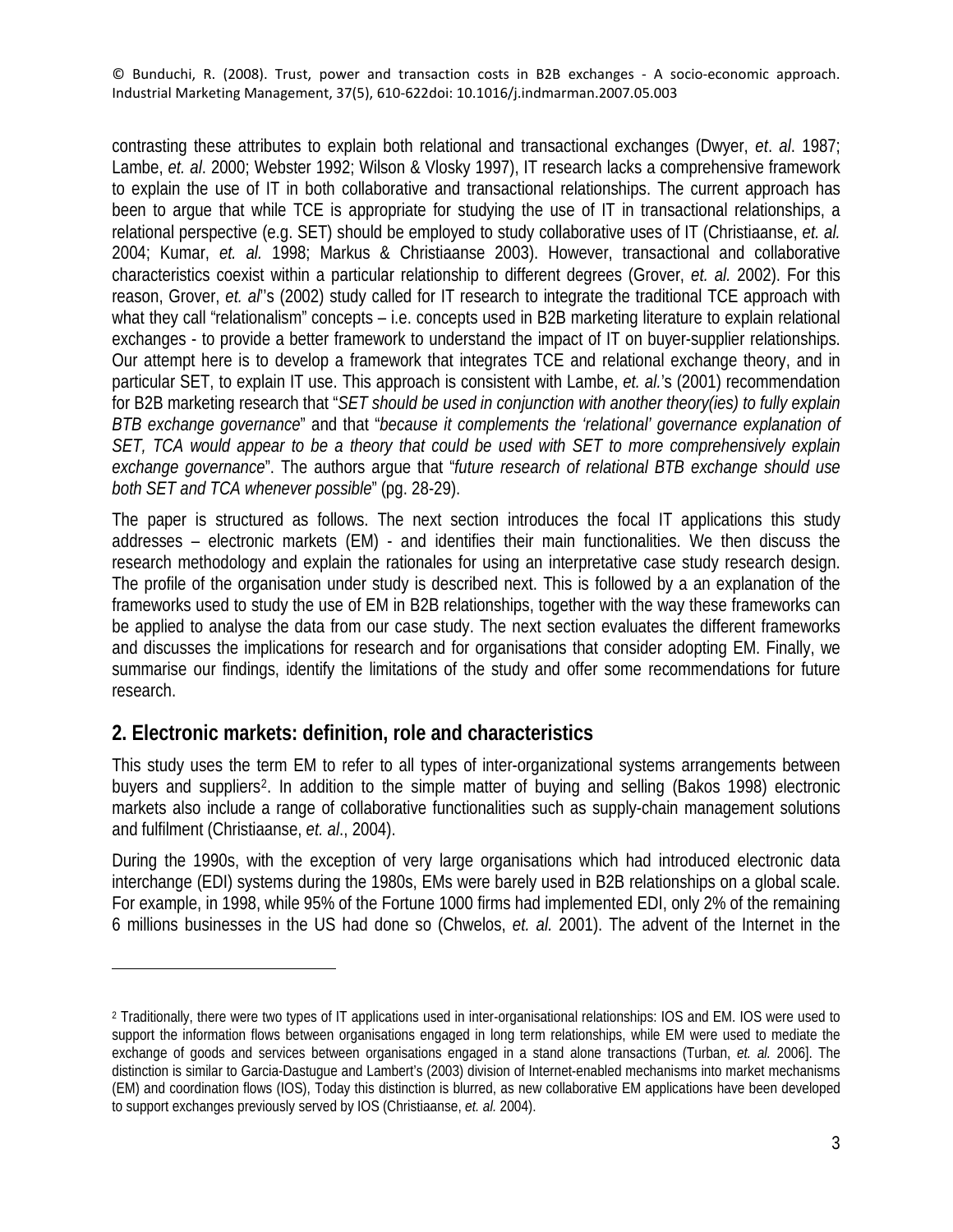commercial domain in the late 1990s has opened up the access to electronic commerce solutions to all kinds of organisations. In contrast with EDI, Internet relies on open standards and public access network which significantly reduce the costs of using IOS. Lower costs means that more organisations can afford to adopt Internet based IOS (Turban, *et. al.* 2006). According to a Goldman Sachs Group report, while Internet B2B commerce made up only 0.2% of the total B2B commerce in 1997, by 2001 this proportion had increased to 2.1% in 2001 and was expected to grow to 10% in 2005[3](#page-3-0) (Turban, *et. al.* 2006). As Internet becomes the norm for a typical B2B exchange, EM functionalities are expected to play a much greater part in shaping relationship management. According to Garcia-Dastugue and Lambert (2003), while "*it is unlikely that the Internet will change the reasons why firms maintain close relationships with other supply chain members … this (advances in Internet technologies) progress releases some constraints on how management can coordinate activities in the supply chain. The challenge managers have is to capitalise on the state of the art of IT to improve performance of their businesses. Choosing the coordination mechanism that best fits each type of relationship in the supply chain is part of this challenge*" (pg. 261-262). Therefore, understanding the impact that the use of EM will have on the nature of interorganisational relationships has important implications for formulating and implementing effective relational strategies.

Figure 1 presents an overview of the different functionalities of EMs.

 $\overline{a}$ 



Figure 1. EM functionalities and types of inter-organisational relationships

<span id="page-4-0"></span><sup>3</sup> Similar uptake of B2B online commerce was reported across the globe. For example, by 2004, electronic commerce represented 9% of the total turnover for European firms, while in 2005, 44% of European firms were making online purchases and 15% were making online sales (Anonymous 2005). In the US, B2B commerce represented 18.96% of all commercial transactions between organisations in 2003, an increase of 1.3% from the previous year, while in Japan the percentage of organisations using B2B commerce increased in 2003 to 30% (Anonymous 2005).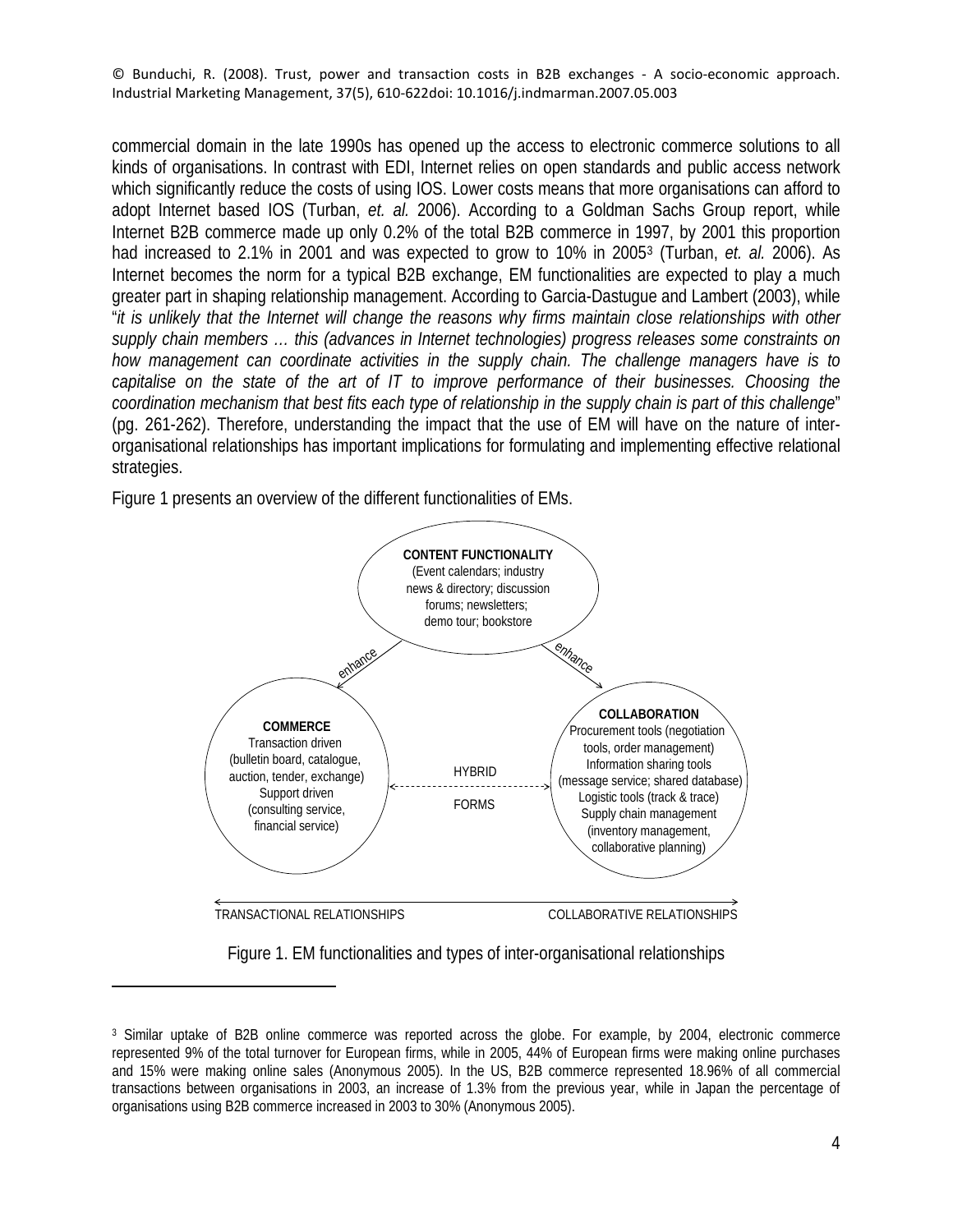Generally, it is argued that commerce functionalities support transactional exchanges, collaborative functionalities provide the channel for collaborative exchanges, while the content functionalities serve to augment EM's core transactional or collaborative functionality (Markus & Christiaanse 2003). As in the case of inter-organizational relationships, hybrid forms of EM are possible, where both commerce and collaborative functionalities are provided, but where more weight is placed on one functionality.

Markus and Christiaanse (2003) argue that whereas transactional oriented EMs can be explained based on theoretical frameworks such as TCE, relational exchange theories (such as SET) are more appropriate to analyse the outcomes of collaborative EMs. We maintain that both TCE and SET provide only a partial understanding of EMs used in any category of B2B relationship, and a complete picture can be gained only through the lens of the TCE SET integrated framework. The way in which the TCE, SET and the integrated frameworks can be applied to study the outcome of EM use in organizations is explained in this paper using a case study approach. The case study concerns the use of an EM in the petroleum industry. The next section discusses research methodology adopted in this study.

### **3. Research methodology**

 $\overline{a}$ 

Generally, approaches to organisational research can be classified as positivistic – which take a hypothetico-deductive approach to investigation – and interpretivist or non-positivitistic – which maintain that the methods of natural science are inadequate to the study of social reality (Williams 2000). Interpretivist studies assume that knowledge of reality is gained only through social constructions such as language and shared meanings (Klein & Myers 1999). Therefore, interpretivist researchers argue that the phenomena under study can be understood only through exploring and interpreting the meanings that people assign to them (Orlikowski & Baroudi 1991), within their own subjective frame of reference (Lee 1991; Williams 2000).

Interpretive methods have been largely used in information systems research<sup>[4](#page-4-0)</sup> (for a review see Myers & Walsham 1998). In contrast, marketing research has been dominated by positivist approaches, stressing rationality, objectivity and measurement. However, since the 1980s a number of researchers have attempted to introduce non-positivistic research approaches to the marketing discipline, which, they argue, provide additional insight into neglected aspects of marketing (Arndt 1985; Hudson & Ozanne 1988; Lowe, *et. al.* 2005) such as the contextual influences on organisational behaviour in B2B marketing (Arndt 1985; Hakansson & Shehota 1997). Lowe, *et. al.* (2005), for example, note that in their study of B2B relationships, Hakansson and Snehota (1997) have identified the importance that the contextual nature of the interaction between organisational actors, which involves socially constructed meaning as well as the construction of identities, plays in understanding organisational behaviour. They argue that "*the pattern of activities in an interactive, relational context, is, according to Hakansson and Snehota (1990:536), guided or is a context 'framed' through interpretation and ex-post rationalisation of past experience involving a social process of communication through codes, symbols and routines.*" (Lowe, *et. al.* 2005, 193). Anderson, *et. al.* (1994) also argued that qualitative case studies play an essential part in refining their proposed constructs for analysing business relationships in a network context. This suggests the need for an interpretative case

<sup>4</sup> A special Issue of the Journal of Information Technology on Interpretive Research in Information Systems was published in December 1998 (Myers & Walsham 1998). The nature and method of interpretive case study research were laid down in Walsham's study (1995). Klein and Myers' (1999) paper suggested a set of principles for the conduct and evaluation of interpretive research, and Nandhakumar and Jones (1997) explored the data gathering methods used in interpretive research.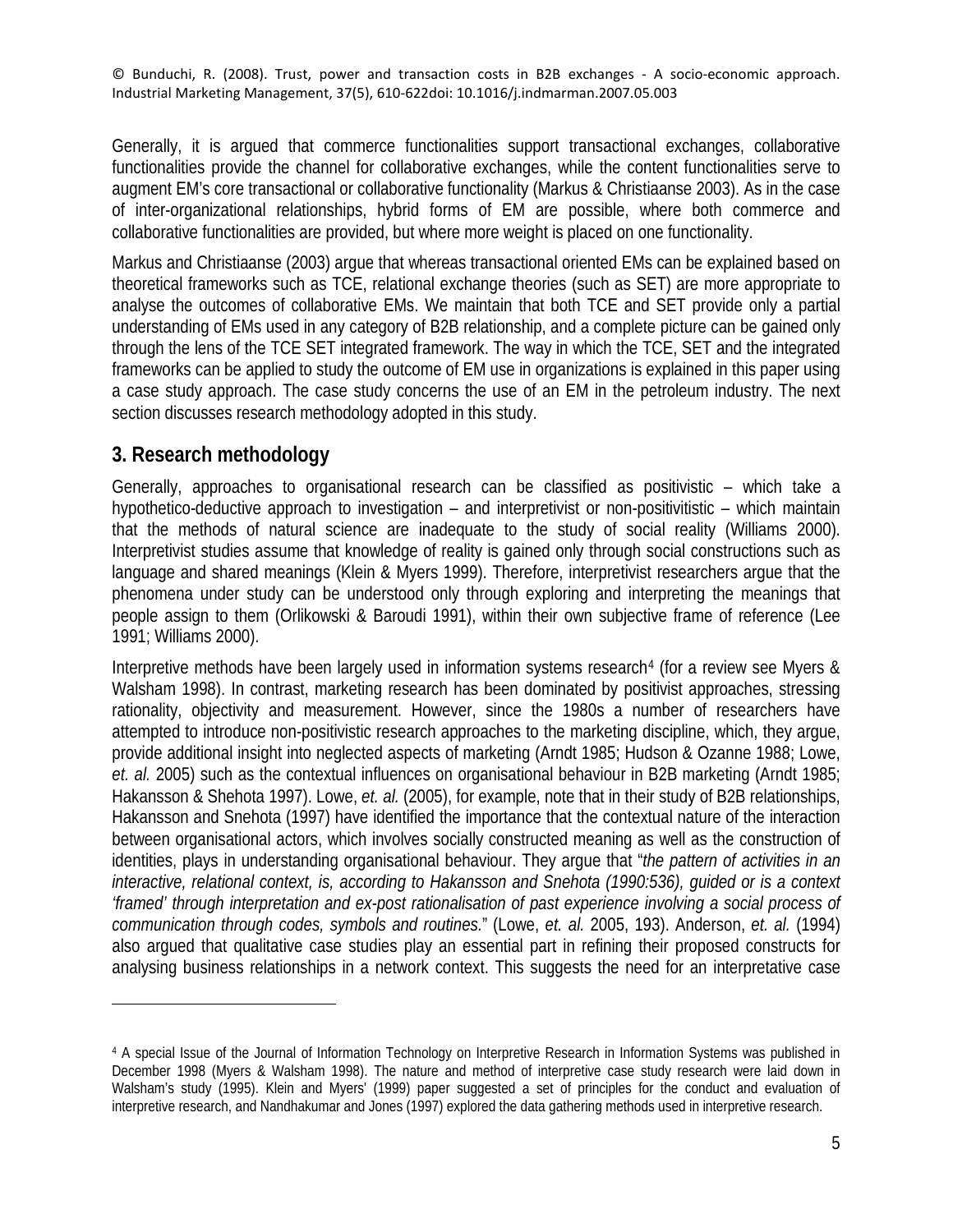study approach to study B2B relationships which would allow the researcher to explore the respondents' own subjective interpretations of the relational behaviour within their particular context. Examples of nonpositivistic case studies of B2B relationships in marketing research include a special issue of the Journal of Business Research on building theory from multiple case studies using the grounded theory approach (Vloski & Wilson 1997), and a dual qualitative case study to provide "*inductive gist for further conceptual development*" (Anderson, *et. al.* 1994, pg. 2). The approach taken here is similar to Anderson's (1994) in that the discussion of the case study is intended neither as a "test" of the theoretical framework developed above, nor as a direct evidence of its validity. Rather, it is intended to clarify the framework by grounding the abstract categories and the relations between them in an empirical context, while at the same time providing a guide for further research developments.

The study adopts an interpretive research approach based on an instrumental case study research design (Stake 1995). The organization under study, Petrotell, is a service company belonging to one of the four major petroleum companies. Petrotell provides technical consultancy services to a range of customers, both within and outside the parent group. The selection of the case study follows the intensity criteria (Miles & Huberman 1994). While the share of B2B online transactions has increased since the early 2000, it is still proportionally higher for large organisations (Anonymous 2005). Therefore, the case was selected among a leading organisation in its industry, based on the assumption that in such cases EM usage would be most intensive, thereby providing richer information.

The assumptions of interpretivist research suggest data gathering methods that should allow the researcher to interact directly and intensively with respondents in order to enable access to the meanings that the respondents assign to the social phenomenon under study (Nandhakumar & Jones 1997). In line with the interpretivist tradition, semi-structured interviews were used with the team responsible for the management and administration of the EM in Petrotell. Following the recommendation for semi-structured interviews (Arksey & Knight 1999), the interview guide included only a limited number of fixed questions which were mapped onto broader research objectives (see Table 1).

Table 1. The interview guide and the associated research objectives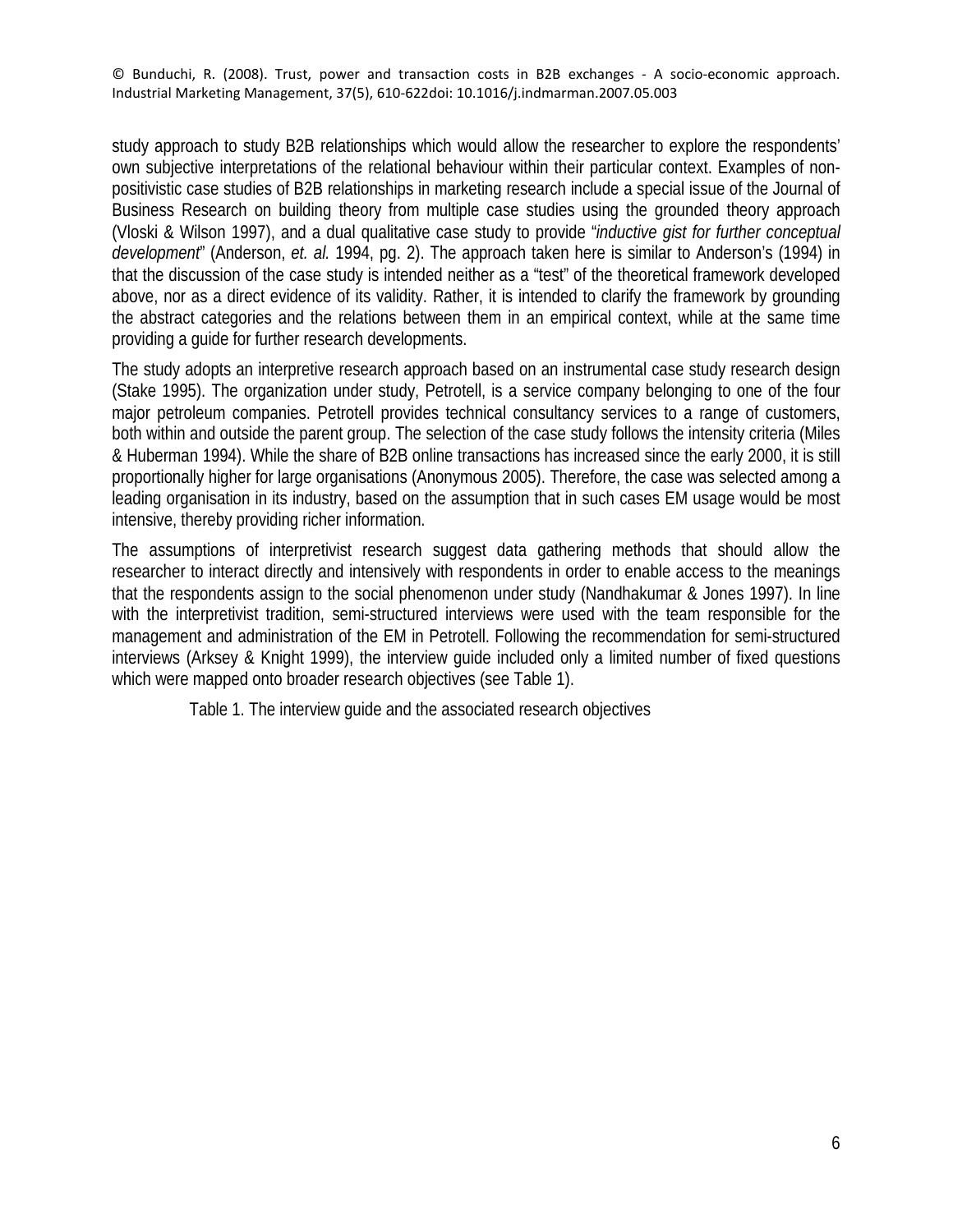| Interview guide                                                                                                                                                                                                                                                                                                                                                                                                                                                                                                          | Research objective                                                                  |
|--------------------------------------------------------------------------------------------------------------------------------------------------------------------------------------------------------------------------------------------------------------------------------------------------------------------------------------------------------------------------------------------------------------------------------------------------------------------------------------------------------------------------|-------------------------------------------------------------------------------------|
| What are the key Internet applications used to support Identify the use and key functionalities<br>customers and/or suppliers relationships?                                                                                                                                                                                                                                                                                                                                                                             | of the EM.                                                                          |
| Are they used to the same extent with all types of partners?<br>Explain the differences. Are there different levels of using these<br>technologies in terms of access, amount of information, Identify the characteristics of EM<br>customisation?<br>What are the reasons for the existence of these differences? Are characteristics of<br>such differences related to interpersonal relationships, relationships.<br>confidence in the other party, communication costs, or the risks<br>involved in the transaction? | applications. Explain how/if their use<br>varies depending<br>the<br>on<br>business |
| Which are the main advantages/disadvantages in using the EM Identify the outcomes of the use of EM<br>applications? Are these related to trust, cost reductions or applications on the level of trust,                                                                                                                                                                                                                                                                                                                   |                                                                                     |

The semi-structured nature of the interview enabled the researcher to maintain some structure in the research process, while following the tenets of the interpretive research and providing access to the participants' views and interpretations of actions and events (Walsham 1995). The semi-structured approach was also helpful in building in flexibility into the interview process enabling the researcher to explore relevant avenues of questioning as they emerged, while at the same time allowing the respondents to develop their own views on the topic at length (Arksey & Knight 1999).

transaction costs and risks.

transaction risks?

Consistency of data gathering was facilitated by having a single researcher conducting all the interviews. This is in line with the approach taken to case studies in marketing research (Webb & Lambe 2007). To ensure the validity of the interview, transcripts were sent to the respondents within 24 hours. The team in charge of EM management included only three members: a strategic architect, a managing director and one designer. Due to the limited number of informants, attention was focused on triangulating the interview data to ensure data validation with secondary sources. The secondary sources included publicly available company documentation such as annual reports, industry case studies, and internal documentation dealing with EMs and customer relationship management.

The interview transcripts were analysed using the techniques suggested by Miles and Huberman (1994): open coding for data reduction (Strauss & Corbin 1990), and data displays for descriptive and explanatory data analysis. Coding followed a deductive approach (Miles & Huberman 1994), as an initial list of codes was developed based on the categories that emerged as relevant from the literature review. The initial list of codes included two categories: the use of EMs, including the extent of use and the functionalities, and the three relational concepts, trust, transaction costs and dependency. The list of codes was discussed with two other researchers and changes were made iteratively as the researcher checked the list of codes with the evidence from the case studies and the feedback from the discussions with the two colleagues. Following Miles and Huberman's recommendation (1994), the codes were organized into a range of data displays including checklist matrices and casual networks to further reduce the data, to capture the relationships among the different concepts, and finally to draw conclusions and verify them. Based on these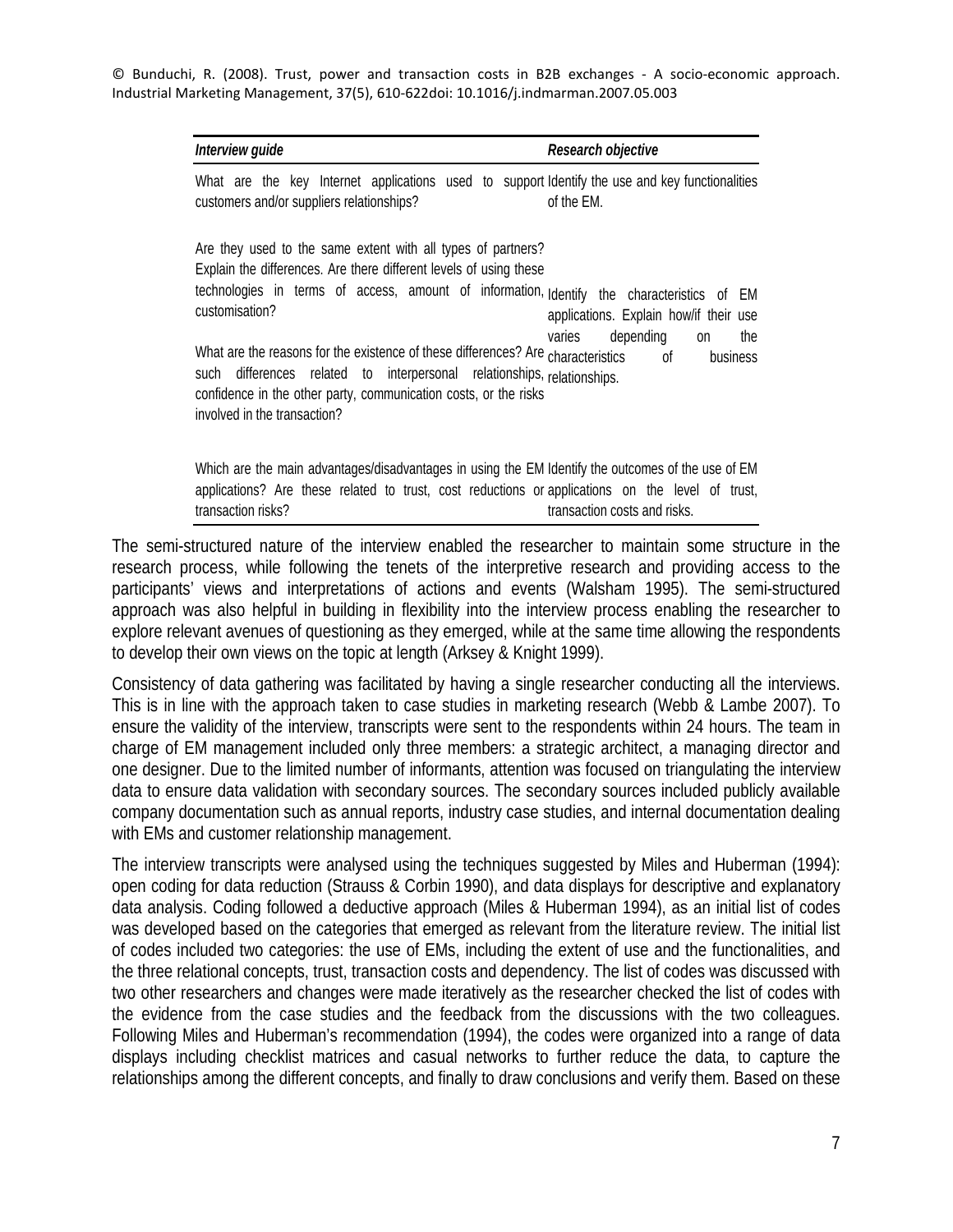displays, case narratives were developed to describe the use of EMs in relation to the three relational concepts. Following Stake's recommendation (1995), the narratives informed conclusion drawing.

The evaluative criteria for positivist research, such as the demonstration of reliability and generalizability, the adherence to a "proper" protocol that includes rules for sample selection to avoid biases and standard questionnaire format, are inconsistent with the flexible, adaptive nature of the interpretative approach (Hudson & Ozanne 1988; Stake 1995). In their study of seeking alternative – non-positivistic - ways of conducting marketing research, Hudson and Ozanne (1988) suggest two criteria which have consistently been applied to interpretive research. The first criterion is whether the phenomenon has been examined in its natural setting. The case study approach has enabled us to study the use of an EM within its settings (Yin 1994), which is discussed in the following section. The second criterion is whether the researcher has provided a thick description, that is that the description of the phenomenon should be detailed and inclusive of contextual aspects, and the language and terminology of people being investigated should be respected. Following the recommendations of Rubin and Rubin (1995), semi structured interviews were used to provide a thick description of the case, and as suggested by Stake (1995) the analysis is based on in depth descriptions of the case, relying on the terminology of the respondents (see section 4).

### **3. Background: the organisation's profile**

Petrotell is a service company and is part of one of the four leading petroleum companies (Shell, Chevron Texaco, Exxon Mobil and BP Amoco). The consultancy services provided by Petrotell include both business operations consultancy such as benchmarking and performance monitoring, and technical services such as hydraulic power solutions and software engineering. At the time of the study, the majority of its customers were the parent group's operating companies. These internal customers, labelled by the interviewees as "*large customers*", were customers with large and lengthy contracts; external customers, labelled "*small customers*" by the respondents, had contracts which typically ran for up to a year. The explanation for the clear distinction between internal, large customers and external, small customers can be found in the context in which Petrotell operates. The petroleum industry is dominated by the four major companies. All four companies are involved in all the activities in the petroleum supply chain (Ernst & Steinhubl 1999), and they all posses the technological capabilities that Petrotell commercialises (Acha 2000). It is thus highly unlikely that external customers will require technological consultancy services, and even if they do, it is improbable that they would choose a company belonging to their competitor. Consequently, the external market for Petrotell services is restricted to the smaller and less financially powerful companies than Petrotell's parent group's own operating companies. The external contracts are therefore more likely to come from smaller organizations that do not possess the expertise of the big four companies.

Despite being lower in value, external customers were highly profitable since they enabled Petrotell to leverage the various products already offered to internal customers across a much larger market at very low cost: "*from the products that the business groups have developed for large customers, we can take individual components that can be sold to smaller customers. In this way we can increase the market without increasing the costs.*" The need to attract smaller customers in order to achieve efficiencies in operations was one of the strategic drivers that led to the creation of Petrotell during the 1990s, with the aim of integrating technical expertise from across the various business groups within the parent organisation: "*(Petrotell) was created in order to reduce the cost overheads by offering the opportunity to sell the technical skills provided by the company's different business groups (operating companies) to a larger market.*".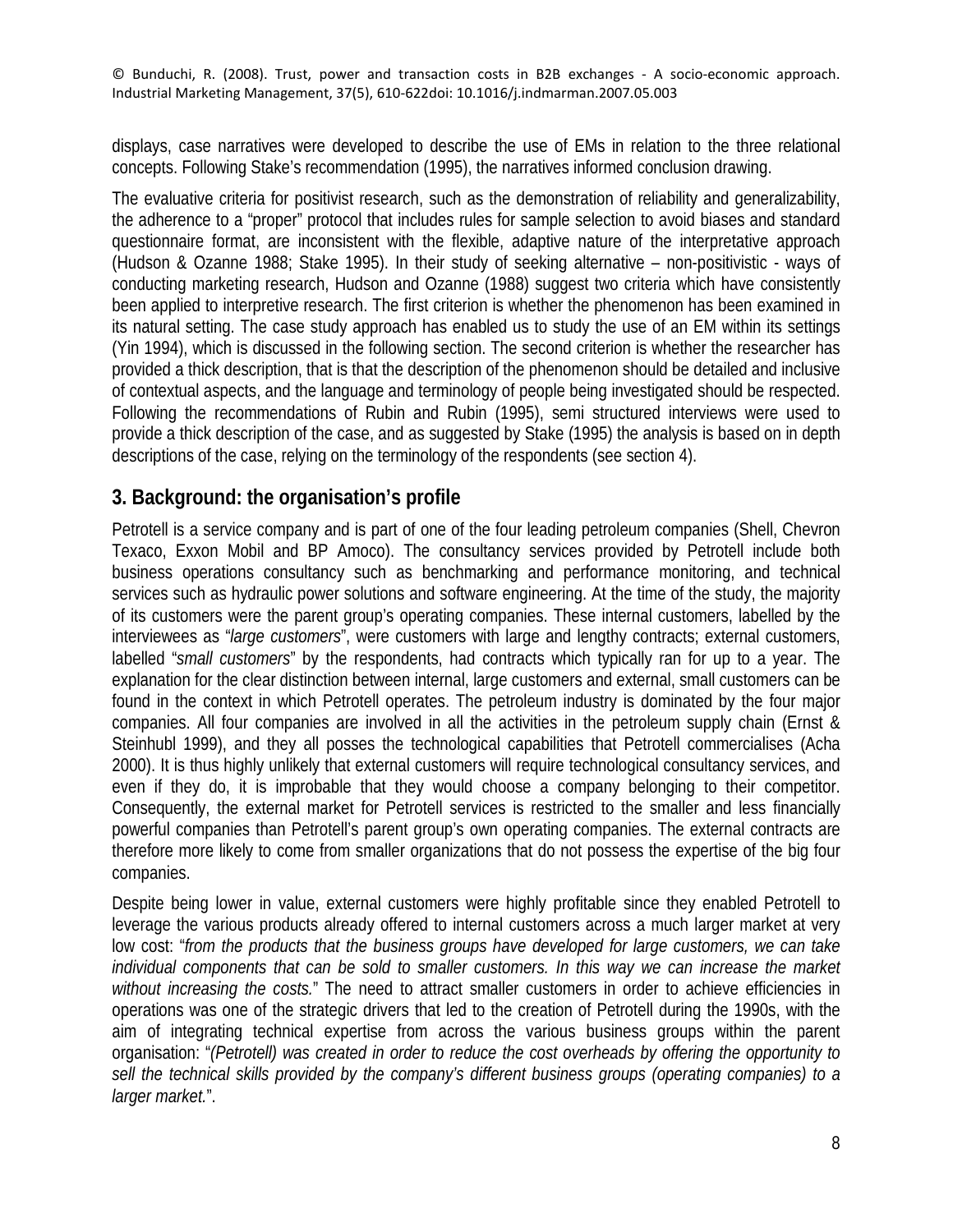The case study focused on the use of an EM in Petrotell to support the interaction with its customers. The EM was developed in 1997 to support the delivery and execution of consultancy services. The EM was seen as an integral part of this strategy to increase the efficiency in operations. The role of the EM platform was to "*to deliver web based services so that we could achieve operational and financial benefices*" which were to be achieve by "*channel(ing) through this platform a percentage of the services provided by the operating companies*". EM was hence seen as an additional channel to reach the customers, and the focus was on "*efficiency and productivity*".

Petrotell's EM includes the entire range of functionalities identified by Markus and Christiaanse (2003); these are offered to customers at three levels. The first level includes the delivery of generic (uncustomised) content functionalities including access to a generic library, newsletters, discussion forums, Petrotell promotional information and a generic list of contacts. Customised content functionalities, such as access to the customers' own customised libraries and contacts; and commerce functionalities such as cost allocations and knowledge repositories are delivered at the second level. At the third level Petrotell adds collaborative functionalities which are tailored to the specific needs of its customers, including shared databases. The distinction between the small and large customers is important as different EM functionalities are targeted at different categories of customers: while content, commerce functionalities are used with all customers, collaborative functionalities are targeted at large customers.

## **4. Frameworks for analysing EM use in inter-organisational relationships: theory and practice**

This section discusses the way in which TCE, SET and an integrated framework can be applied to explain the outcome of EMs on the nature of inter-organisation relationships, with reference to the Petrotell study.

#### **4.1. Transaction costs economics & EM**

According to the TCE perspective, the principal role of IT in general and EM in particular is to **reduce transaction costs**. Transaction costs involve ex-ante costs associated with searching and contracting, and ex-post costs involving monitoring and enforcing the exchanges (Williamson 1986). In one of the first TCEbased IT studies, Malone *et. al.* (1987) found that IT use reduces the time and cost of communication, decreases the costs of the product selection process, and allows for a tighter coupling of information processes that increases the speed, reduces the errors, and allows for better linkages between the buyers and suppliers' information systems which lower both ex ante ex post transaction costs. This outcome was confirmed in subsequent studies: EMs are found to reduce searching costs (Bakos 1998), to improve coordination (Hart & Estrin 1991), and to reduce the costs of explicit coordination (Clemons, *et. al.* 1993). The initial conclusion of IT researchers was that while lower transaction costs favour transactional exchanges, the use of EMs should lead to the development of transactional relationships (Malone, *et. al.* 1987).

In our study of Petrotell, the provision of non-customised content functionalities at level 1 is targeted at potential customers or at customers with very small contracts who do not want access to higher value added services. These non-customised functionalities provide a cost efficient way for Petrotell to attract potential customers: " *(their) purpose is to cross sell our products (and) to build awareness, to determine the customer to contact us and engage then in discussions, to see what else we can sell them*". The EM is used to lower ex ante transactions costs associated with searching for customers. The delivery of customised content functionalities, such as online libraries and discussion forums, commerce functionalities including remote consultancy services and collaborative functionalities such as shared databases speed up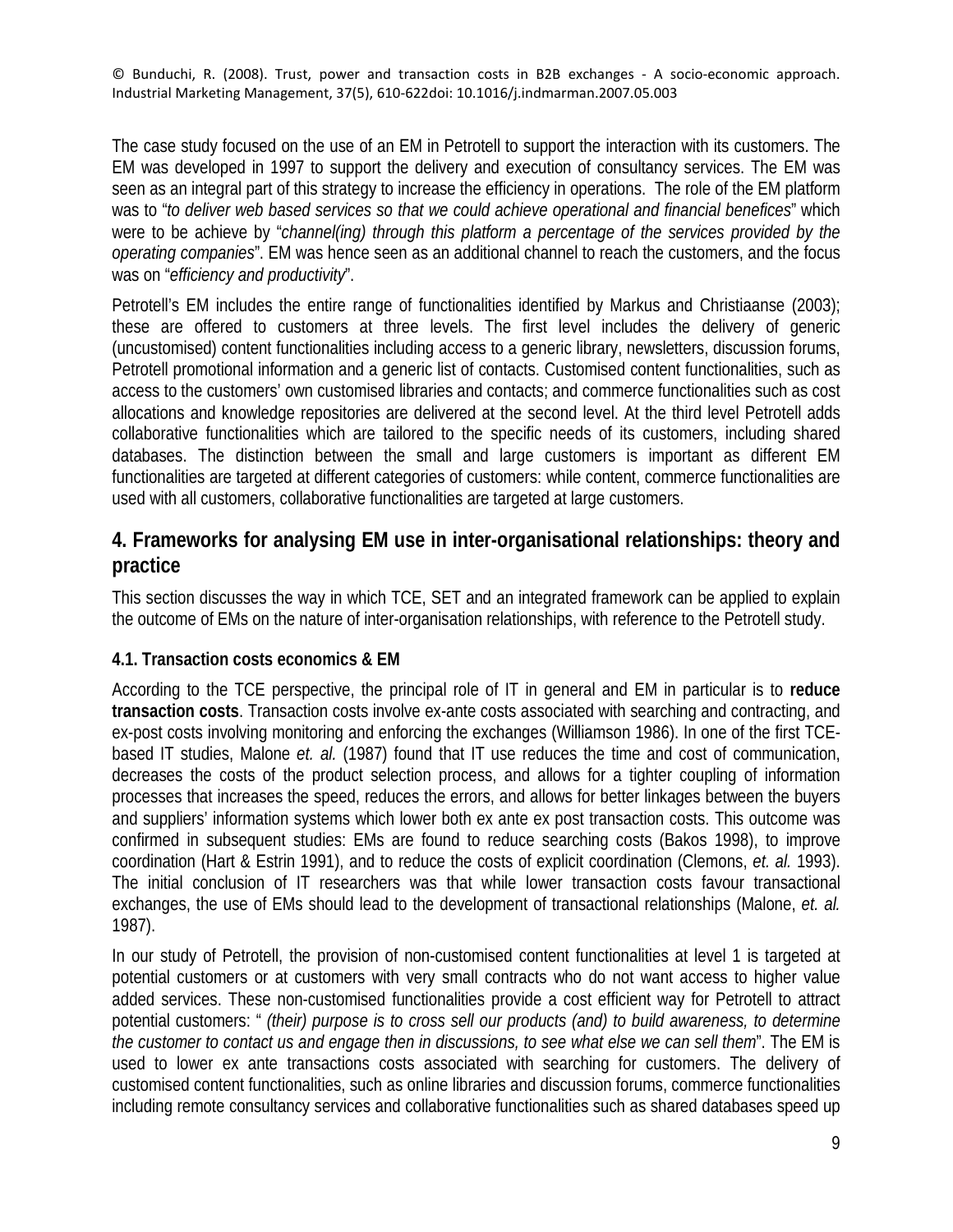the delivery process, and decrease the information processing and communication costs with customers at level 2 and 3 by replacing offline- with cheaper, online-communication. Faster and cheaper communication and coordination during the delivery of consultancy services led to lower ex post transaction costs. For example, shared databases enable Petrotell consultants to conduct most of their work remotely: "*being able*  to do this process remotely means reducing this costs overhead not only in terms of reducing the travel *costs, but also in terms of a more efficient use of time for the consultant.*". This speeds up the delivery of customer services, and reduces communication and coordination costs. However, customised EM functionalities also require constant maintenance of the service delivery to individual customers. For example, dedicated discussion forums require a Petrotell expert to monitor and coordinate the discussions, while customised libraries and shared databases require constant updates. These maintenance costs add to the overall information processing costs. Consequently, the outcome of EM use on transaction costs in Petrotell is twofold. On the one hand EM use enables online service delivery and reduces ex ante and ex post transaction costs. On the other hand, by customising content functionalities EM use increases ex post transaction costs with large customers.

While TCE research seems to agree that EM use reduces transaction costs, its results are divergent in what concerns the impact on overall **transaction risks**. Transaction risks include operation and opportunism risks. Operation risks take account of the fact that other parties in a transaction may wilfully misrepresent or withhold information, or under-perform their agreed responsibilities. The risks arise from information asymmetries and from difficulties in enforcing agreements. Opportunism risks are the risks associated with a loss of bargaining power directly resulting from the execution of a relationship. Few potential suppliers for a product and the loss of control over resources transferred to the supplier over the relationship lifetime are two sources of opportunism risk (Clemons, *et. al.* 1993).

Clemons *et. al.* (1993) argue that the adoption of an EM lowers operations risks as the EM provides increased information availability and processing capacity, and both reduces information asymmetries between the parties and improves monitoring and incentives. These results were confirmed by subsequent studies supporting the argument that the use of EMs brings about collaboration (Garcia-Dastugue & Lambert 2003; Garicano & Kaplan 2001).

In Petrotell, the use of collaborative functionalities such as shared databases improves the ability of the organization to monitor the flow of information with the customer, reducing the operation risks associated with the customer misrepresentating or withholding information.

In the literature, the impact of EM use on opportunism risks is less clear cut. It is argued that the open nature of the Internet reduces switching costs, while simultaneously improving the firms' ability to monitor compliance with contracts (Clemons, *et. al.* 1993). Lower switching costs means higher negotiating power as the firm has many alternative partners (Fontenot & Wilson 1997). At the same time, better monitoring reduces the risk of loss of control of resources (Clemons, *et. al.* 1993) and particularly of information and expertise (Teece 1987). Therefore, the use of an EM alleviates the risk of opportunistic behaviour inherent in relational exchanges leading to collaborative relationships (Clemons, *et. al.* 1993). This collaborative effect of EMs has been confirmed by a number of studies (Bakos & Brynjolfsson 1997; Christiaanse & Kumar 2000) However, while there are undoubted collaborative benefits to using EMs, their use is also found to increase opportunity risks, either in the form of vulnerability costs, such as *"the costs of adopting specialised procedures, erosion of control over internally generated information"* (Hart & Estrin, 1991, pg. 376), or due to higher uncertainties as buyers face the risk of incomplete and distorted information and sellers face the possibility that their offers will not be appropriately valued in an unproven market system (Geun Lee & Clark 1996/1997).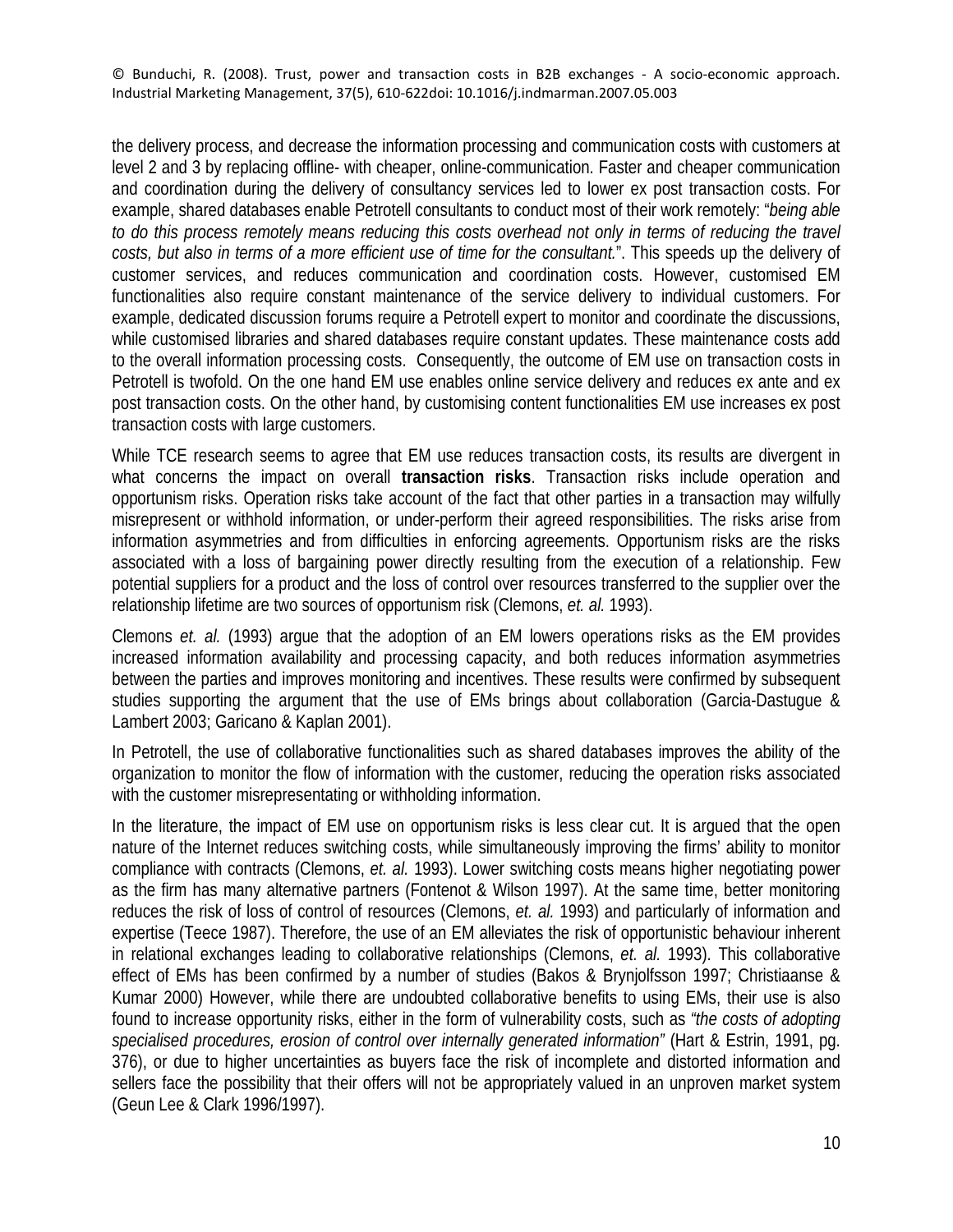In Petrotell, the customisation of content functionalities increases customers' switching costs and thus restricts their choice of potential suppliers: "*the tailored domains require high maintenance and this means high maintenance costs for use. With these companies we have the biggest contracts and are highly profitable. Developing tailored domains for them serves to increase the switching costs they would incur by moving to other suppliers*". As customers have fewer choices, Petrotell is able improve its bargaining position in later negotiations. Consequently, Petrotell's opportunistic risk in the exchange is reduced. At the same time, delivering consultancy information services online via the content functionalities of EMs enables Petrotell to maintain control over its resources by preventing customers from transferring the information to third parties: "*previously, tonnes of information have leaked out. They were printed, on CD and were given (by customers) to third parties. We want now to protect the IP. One way to prevent third parties having the same information that we offer to our customer is to continually update the information on the site*." Consequently, the second source of opportunistic risks – loss of resource control – is reduced. No evidence was found that the use of EMs would lead to vulnerability costs that would, in turn, increase opportunistic risks. On the contrary evidence showed an increase in Petrotell's ability to control the flow of information.

Consequently, the use of EM in Petrotell reduces both transaction costs and risks, largely supporting the suggestion of Clemons *et. al.* (1993) that the introduction of an EM supports the development of collaborative relationships. However, the increase in transaction costs as a result of the use of customised content functionalities seems to go against the logic of transaction costs economics.

#### **4.2. Social exchange theory & EM**

The SET framework can be used to explain the impact of EM use on the nature of inter-organisational relationships depending on EM's effects on trust and dependencies.

Different categories of trust have been identified in the organisational literature. **Risk based trust** is defined as confidence in one's expectations about another's behaviour, while **goodwill trust** is understood as confidence in another's goodwill (Nooteboom 1996; Smith Ring & Van de Ven 1994). Trust can also be defined at the **personal level** (trust between individuals), and at the **organisational level** (individuals in an organisation may *"share an orientation toward another organisation"* (Zaheer, *et. al.* 1998, pg. 143)). The level of trust between parties using EMs depends on the type of EM functionalities used. When transactiondriven functionalities replace face-to-face communication with online communication social exchange is hampered and the development of personal trust is inhibited (Bunduchi 2005). In addition, trust may be reduced as a consequence of rigid monitoring and controlling of the exchange (Gallivan & Depledge, 2003). Collaborative functionalities support trust building through a number of mechanisms, including (i) direct monitoring of the exchange; (ii) the use of feedback mechanisms and the adoption of cooperative norms (Pavlou 2002); (iii) the provision of constantly available information and the opportunity to order products and services directly (Bauer, *et. al.* 2002); (iv) open sharing of information (Gallivan & Depledge, 2003); and (v) the embedding of structural assurances mechanisms in the form of the security of technical solutions (Ratnasingam 2005). Consequently, EM can sustain both transactional (low trust) and collaborative (high trust) relationships. Empirical research has also found a positive association between the extent of EM use and the level of organisational trust. This association indicates that EM are more likely to be used in already collaborative relationships (Hart & Saunders 1998; Vlosky, *et. al.* 2000).

In Petrotell the use of EM supports the development of organisational trust with customers. First, the customisation of content and collaborative functionalities such as discussion forums and message services allows Petrotell to exchange confidential information via the EM: "*if the customer has its own customer domain (level 3) then he can have a discussion forum internally, confidentially*". Confidential information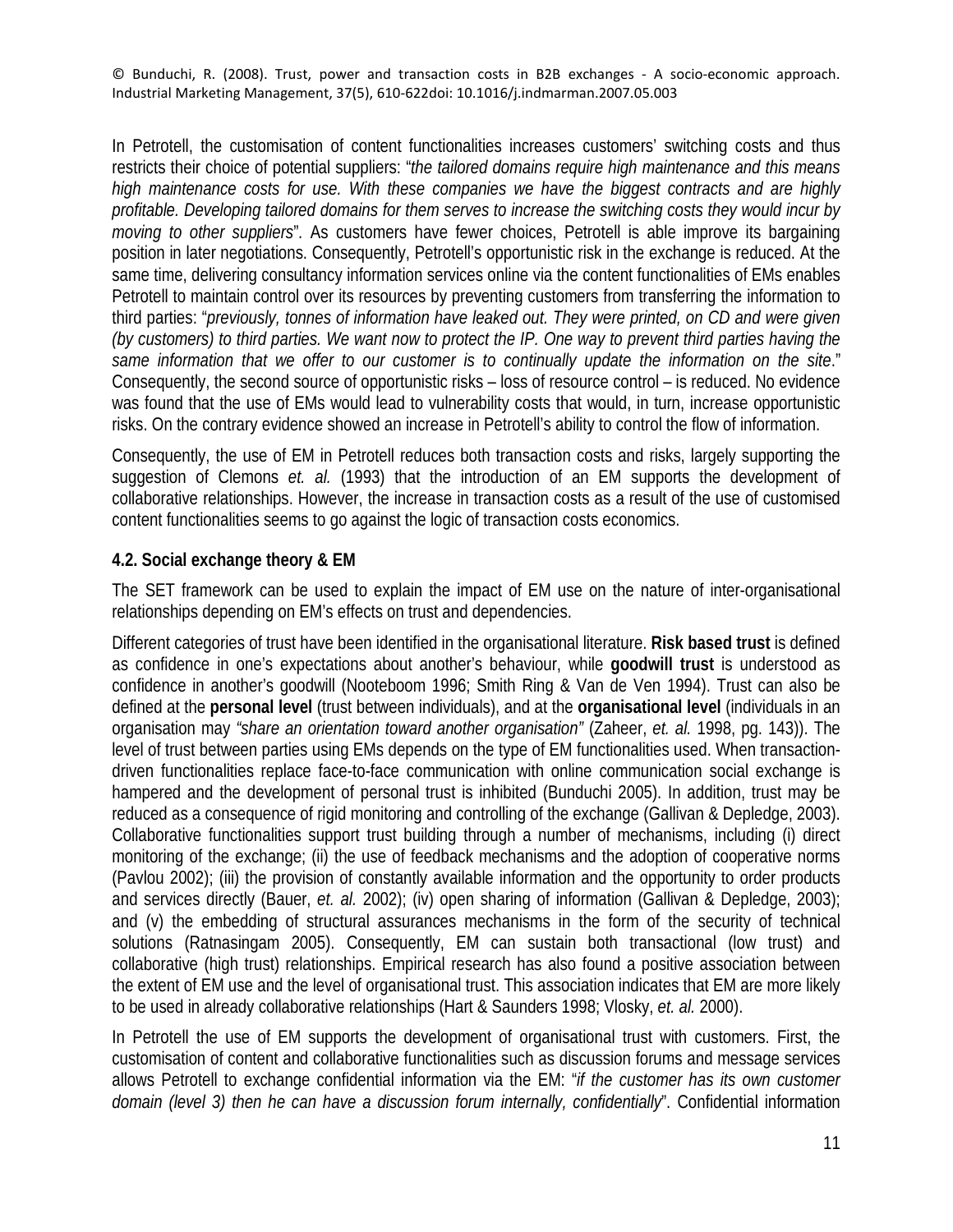sharing supports customers' confidence in Petrotell's good faith. Second, public discussion forums build organizational trust by enabling transparent service delivery. Public discussion forums allow open sharing of information between customers and with Petrotell. As a result, any service failure with a particular customer will be instantly noticed not only by a Petrotell representative but also by all other customers. "*we need to maintain our reputation by maintaining good services … each service failure will contribute to decrease the customers' trust, so in order to increase the customers' trust we need to assure that the channel is as transparent as possible; the transparency is sustained by the existence of discussion forums. … on non e-channels, if there is a failure in delivering a service, it can pass days or months without anyone noticing it. On the e-channel, service failure will be noticed immediately, as the e-channel is much more transparent*." Higher visibility means that Petrotell can address a service failure more quickly, hence increasing the customers' faith in its ability to deliver according to agreements (risk based trust). Higher transparency also builds customers' confidence in Petrotell's good faith (goodwill trust).

The use of EM in Petrotell has, however, a negative impact on personal trust. Commerce and content functionalities, such as remote consultancy services and discussion forums, reduce the degree of personal contact between Petrotell and its customers by replacing face-to-face and phone communication with online communication. Online communication obstructs the social exchanges that are the primary mechanism to support personal trust building. The interviewees emphasised this outcome as a significant concern for Petrotell, since the lack of personal contact with customers hinders the development of personal trust. The inability to support the development of personal trust with customers was seen to damage the quality of the relationship: "*the disadvantage of the (EM) is that customers perceive that there will be less face-to-face contact …(and) less personal contact (but) the access is 24 hours per day so it is a much more efficient tool at directing questions*". However, customers seem willing to accept the reduction in personal contact in exchange for increased operations efficiency resulting from the constant availability of assistance.

The concept of **interdependencies** between firms is related to the concept of **power** (Blau 1964; Emerson 1962). Power is defined as 'being able to get things one wants, against opposition - not predicting what is going to happen anyway, and then advocating that outcome.' (Pfeffer 1997, pg. 54). An agent has power only if others are dependent on the resources that the agent commands (Jackson 1993) and access to these resources represents the primary stimulus for organisations to engage in interactions (Nord 1980). Electronic Data Interchange based EMs were found to create asymmetric dependencies between participants due to the costs involved for the users in switching to another provider's system (based on a different technical standard) (Meier 1995), and because of the asymmetric distribution of benefits between participants (Nakayama 2000). Asymmetric dependencies were found to deter the adoption of EMs, and to explain the use of coercive power to influence the adoption of EMs (Hart & Saunders 1998; Webster 1995). With the advent of the Internet, a number of researchers have suggested that power and dependency will be less relevant in inter-organisational exchanges due to the open standards and relatively low adoption costs it makes possible (Clemons, *et. al.* 1993; Turban, *et. al.* 2006). This argument is supported by Vlosky *et. al.*'s (2000) study, which found no correlation between the balance of power between firms and the extent of EM use. In contrast, other researchers have found that power continues to play a significant role in shaping the use of Internet based EMs. In particular, coercive power was found to degrade relationships (Allen, *et. al.* 2000; Gerst & Bunduchi 2005). Consequently, it seems there is little agreement about whether or not the use of EMs breeds asymmetric dependencies in the Internet context, and whether the exercise of coercive power influences EM adoption.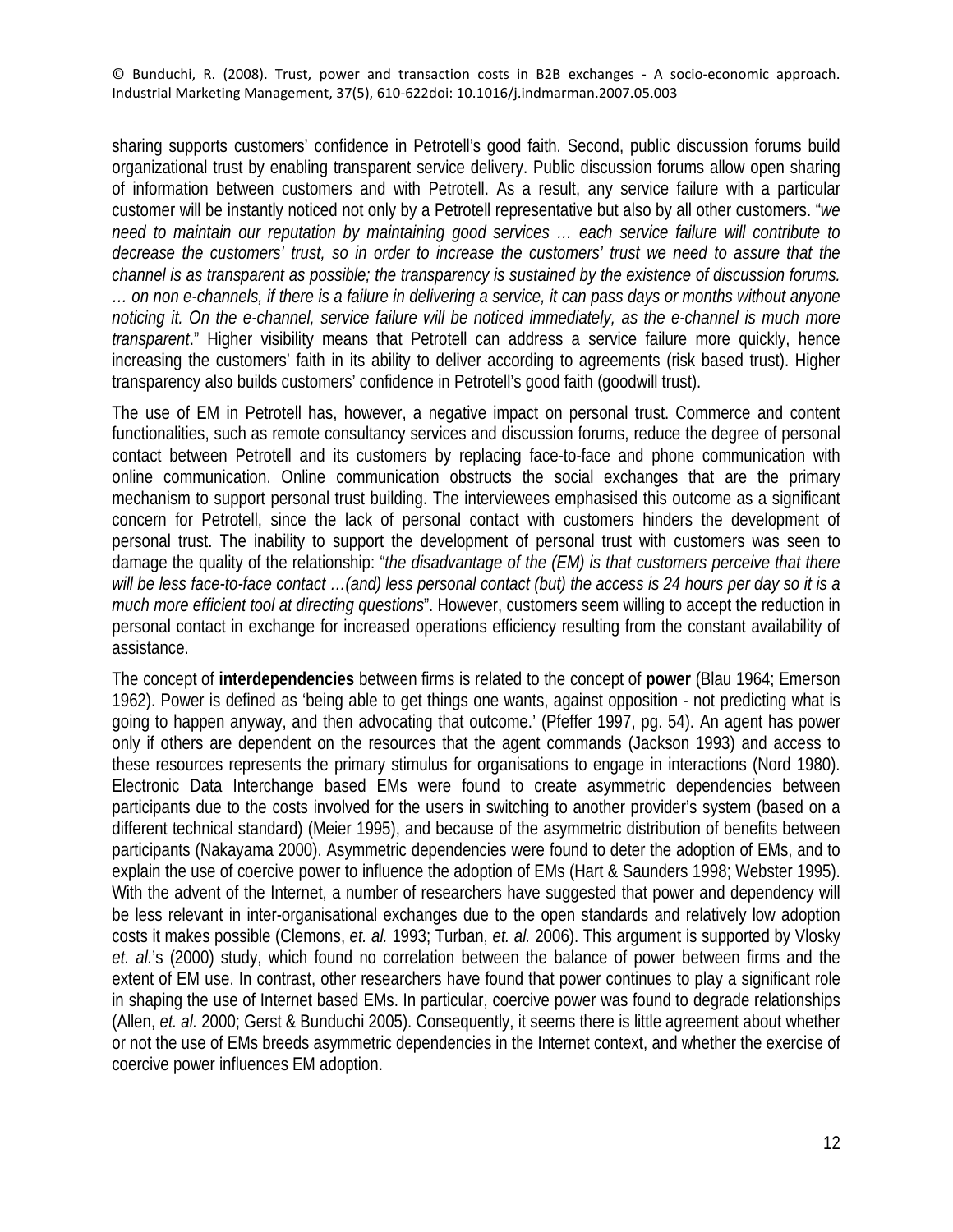In contrast to previous studies (Meier 1995; Nakayama 2000), in the case of Petrotell the use of EM leads to stronger symmetric dependencies between participants, by creating switching costs for Petrotell and for the customers, and through creating fair distribution of benefits between the parties. First, the use of shared databases increases customers switching costs due to the use of proprietary standards for data representation. Proprietary standards mean that customers will incur higher costs if they decide to move to another consultancy provider: "*the use of the application will be embedded in the customer's processes; so even if competitors will have the same applications, will be difficult for the clients to switch the applications. The (level 3) licences allow us to own representation of the customer data. … using the data depends on the way the data is stored, so as there is no standard format, it is difficult to be transferred to another (competitor), and thus the customer incur big switching costs*". At the same time, Petrotell makes significant investments in maintaining and updating customers' data. These investments would be lost if the customer decided to switch. As described by the interviewees, "*developing tailored domains for (large customers) serves to increase the switching costs they would incur by moving to other customers. The customer must become dependable, which represents a strong incentive for him to renew the contract*". Second, the use of commerce and collaborative EM functionalities benefits both Petrotell, in terms of improving the coordination of customer relationships, and the customers, in terms of improving their access to consultancy service.

Through the SET lens, the use of EM in Petrotell shows positive outcomes for organisational trust and mutual interdependencies between Petrotell and its customers, although with a negative impact on personal trust. Overall, these outcomes support the argument that the use of EM leads to the development of collaborative relationships in Petrotell. However, the SET perspective omits one crucial aspect involved in EM use – the fact that one of the major reasons why organisations use EM is to reduce costs, particularly transaction and procurement costs. Trust and dependency are clearly crucial concepts to explain the outcomes that EM has on the exchange, but so are the level of costs savings achieved as a result of EM use and the level of transaction costs involved in the exchange (Bunduchi 2005). In the case of Petrotell, the application of the SET framework to explain EM use does not account for the important role that cost reduction and increased efficiency in operations played in driving the implementation of the platform.

#### **4.3. TCE & SET integrated framework & EM**

According to the integrated TCE and SET framework, the outcome of EM use on the nature of interorganisational relationships depends on the relation that develops between trust, transaction costs and dependency. Different EM functionalities are used by organisations to achieve different relational outcomes. For example, commerce functionalities help to reduce transaction costs between buyers and sellers (Bakos 1998), while collaborative functionalities not only serve to reduce the costs associated with information sharing (Markus & Christiaanse, 2003), but also build organizational trust (Bunduchi 2005). Collaborative functionalities may also lead to the development of higher levels of dependency between parties through the use of proprietary standards (Meier 1995). The overall outcome of EM use on a relationship will depend on the way an organisation combines different commerce and collaborative functionalities to generate intended or unintended outcomes that impact trust, dependency and transaction costs.

As a channel for inter-organisational exchange, EM mediates the interactions between the three relational concepts: trust, transaction costs and power, and their combined influence on the relationship. Figure 3 demonstrates how the integrated framework can be applied to explain the nature of relationships in the context of EM.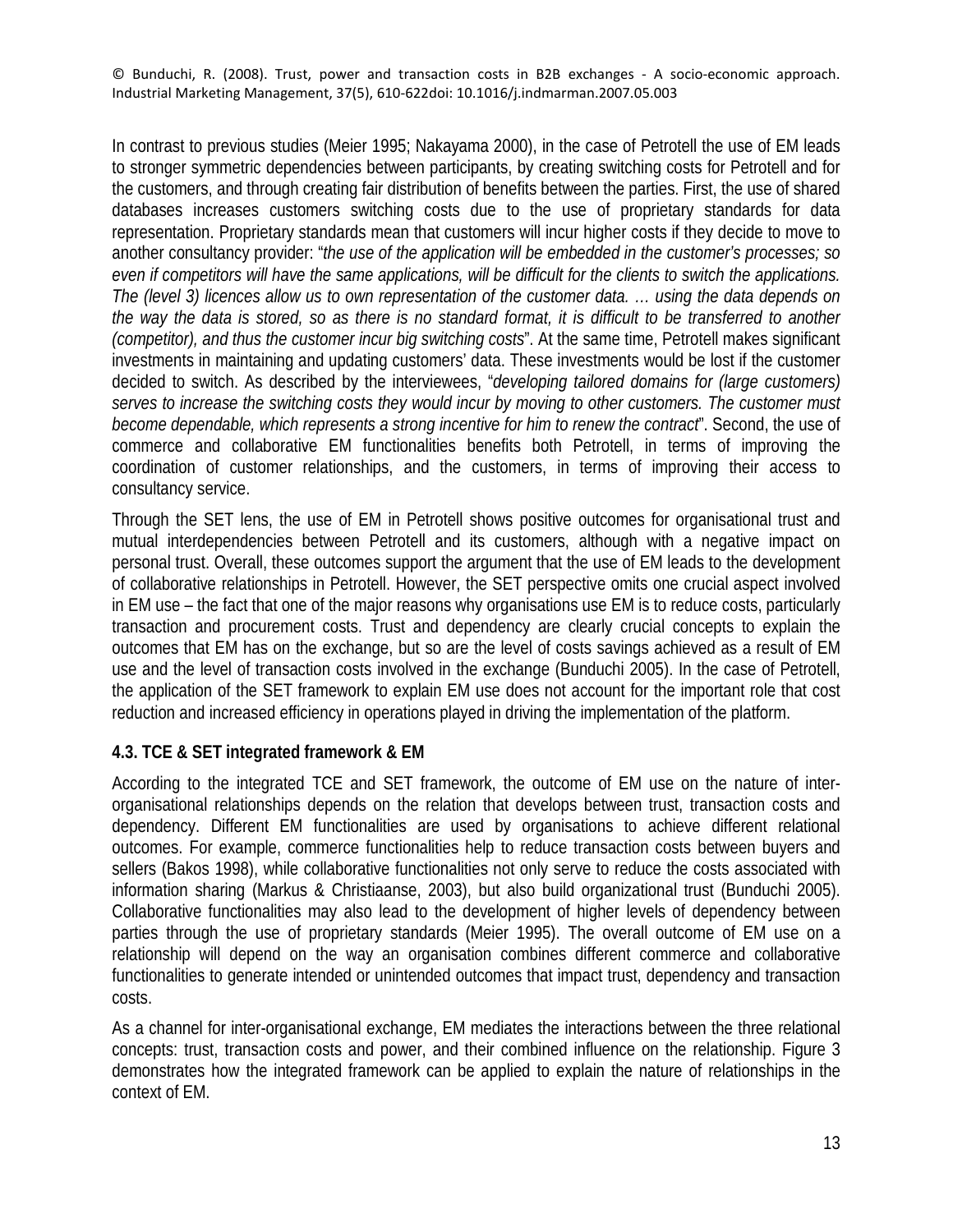

Figure 2. TCE & SET integrated framework & EM

**Trust** as a requirement of EM use has been related in the literature to **inter-organisational dependencies**  (line 3 in figure 2). Trust acts as a mechanism to support mutual dependence between participants, to mediate their coordination requirements and to alleviate the users' perceived loss of power (Meier 1995). Using the same argument, lack of trust was found to act as the prime motivator for the more powerful firms to exercise control by manipulating the data standards embedded in the system. Data standards contain the rules of trade so that, control over standards gives control over these rules to the more powerful firms, who are able to alter the standards to suit their own requirements without any need to heed the needs of their less powerful trading parties (Allen, *et. al.* 2000). Therefore, in the absence of trust, EM use increases asymmetric dependencies between parties. At the same time, the use of coercive power to force the adoption of EM by dependent users was found to breed more mistrust (Allen, *et. al.* 2000), supporting Kumar *et. al.*'s (1995) argument that asymmetric dependencies decreases trust between exchange parties.

In Petrotell, the use of collaborative functionalities to increase the interdependencies of Petrotell and their customers would not be possible in the absence of organisation trust. The reason is that such interdependencies are created because the customer provides Petrotell with access to confidential data relating to internal business processes and operations. Petrotell builds a picture of this confidential data in its own databases using proprietary standards for data representation. If customers do not trust Petrotell not to abuse the information provided, such exchanges cannot take place. At the same time, the exchange of confidential information enabled by the customised content and collaborative functionalities led to organisational trust building and facilitated the development of interdependencies: "*Intimacy is created by data exchange and project collaboration, which are facilitated over the web, which will embed (Petrotell) more closely with the client that is using the portal*". Consequently, the pre-existence of customer trust as well as the positive impact that EM use had on customer trust enables Petrotell to use the collaborative functionalities of EM to build interdependencies between its customers. This finding supports previous findings on the relation between trust and symmetric dependencies (Kumar, *et. al.* 1995; Meier 1995),

There has been less research published on the relationship between **trust and transaction costs** (line 1 in figure 2) in the context of EM than on the relationship between trust and interdependencies. A limited number of case studies report that in the absence of trust, EM use was found to lead to ill-feeling and resentment within the user community, to tensions and conflicts and ultimately to the withdrawal of some users (Allen, *et. al.* 2000; Gerst & Bunduchi 2005). As conflict tends to increase transaction costs both during negotiation (Zaheer, *et. al.* 1998) and during monitoring and enforcement, it can be inferred that in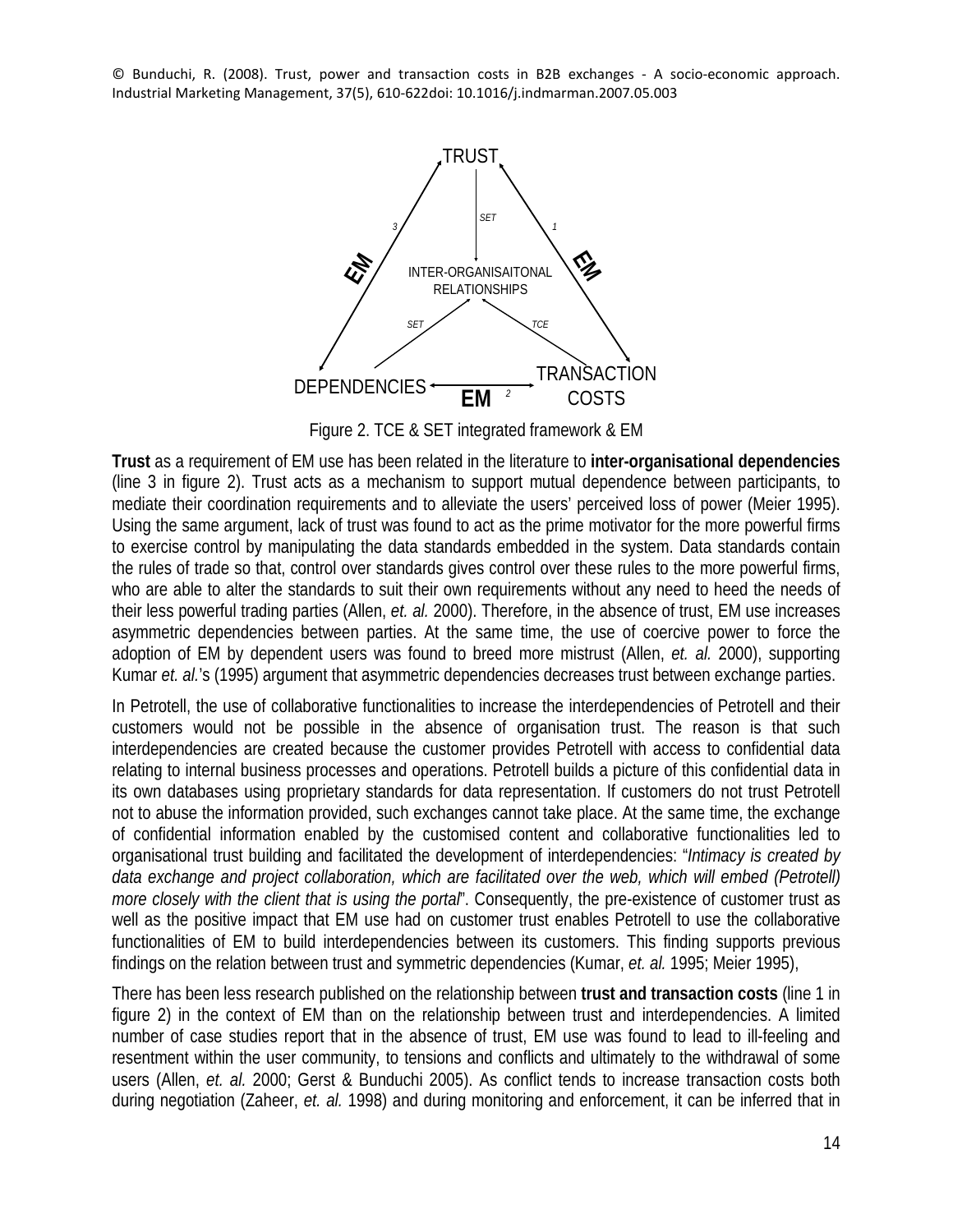the absence of trust EM use should increase transaction costs. The need to avoid extra transaction costs may also explain the positive relationship observed between the extent of EM use and the level of trust (Hart & Saunders 1998; Vlosky, *et. al.* 2000). We found no studies in the mainstream literature that explore the relationship between dependency and transaction costs (line 2 in figure 2), in the context of EM use.

Our study of Petrotell demonstrated a direct relationship between organisation trust, dependency and transaction costs and risks. First, as we have discussed, the presence of organisational trust enabled Petrotell to use collaborative functionalities, increasing the interdependencies with the customers and enabling Petrotell to reduce operation and opportunistic risks. These improvements were achieved through better resource control, higher switching costs and improved monitoring of information flows, suggesting that the existence of organisational trust enables an organisation to reduce transaction risks by using an EM. Second, using content and commerce functionalities to support online delivery of services and reduce transaction costs may result in reductions in levels of personal trust as online communication replaces faceto-face contact. Third, higher transaction costs can be seen as a secondary effect of using EMs to reduce transaction risks and to increase trust and dependencies. These effects of EM use - reducing risk, and increasing trust and dependencies - are achieved through the customisation of content functionalities at level 2 and 3 and the provision of collaborative functionalities at level 3 (see sections 4.1 and 4.2). However, customisation results in extra maintenance costs and higher transaction costs. Transaction costs increase from level 1 (no customisation) to level 3 (customised content and collaborative functionalities). The higher transaction costs explain why customised collaborative functionalities (i.e. level 3) are provided only to customers with whom Petrotell has a significant interaction (usually "large customers"). An EM reduces ex post transaction costs by replacing the most expensive offline interaction with the cheaper online interaction. If the number of interactions between parties to a transaction is high, using an EM will result in big savings in transaction costs. The big savings in transaction costs should compensate for the higher costs of maintaining customised EM information and application services for "large customers". In contrast, for customer relationships involving limited interactions the maintenance costs for collaborative functions embedded into an EM are not offset by the reduction in transaction costs. For this reason, Petrotell provides level 3 licences only to "large customers" and level 2 licences are developed for "small customers". A similar argument can be made to explain the differentiation between the level of content functionality customisation for Levels 1 and 2. Level 1 offers only generic content functionalities aimed at prospective of former customers. At this level, the EM operates as a marketing tool. The transaction costs at this level are very low and there is no customisation of functionality. In summary, the degree of customisation of EM functionalities increases as transaction costs in a relationship increase. As discussed in section 4.1 and 4.2, customisation enables Petrotell to reduce transaction risks, and to increase organisational trust and symmetric dependencies with its customers. These outcomes support collaboration in customer relationships. Consequently, the ability of Petrotell to use the EM to achieve these collaborative outcomes depends on the level of transaction costs involved in a relationship. This finding suggests that the level of transaction costs plays a significant role in shaping the outcome of a relationship. High transaction costs not only discourage the use of coercive power (Marchington & Vincent 2004), but also provide the organisations with incentives to develop new relational channels (through customising EM functionalities) that improve transaction risks, organisational trust and symmetric dependencies.

The integrated framework finds, in line with the findings of the TCE and SET frameworks, that Petrotell used EM to support collaborative relationships. This observation emerged through the interweaving of the influences that various EM functionalities have on the different relational concepts. First, in order to achieve lower transaction risks, higher organisational trust and mutual dependencies the use of customised content and collaborative EM functionalities requires the existence of high transaction costs and strong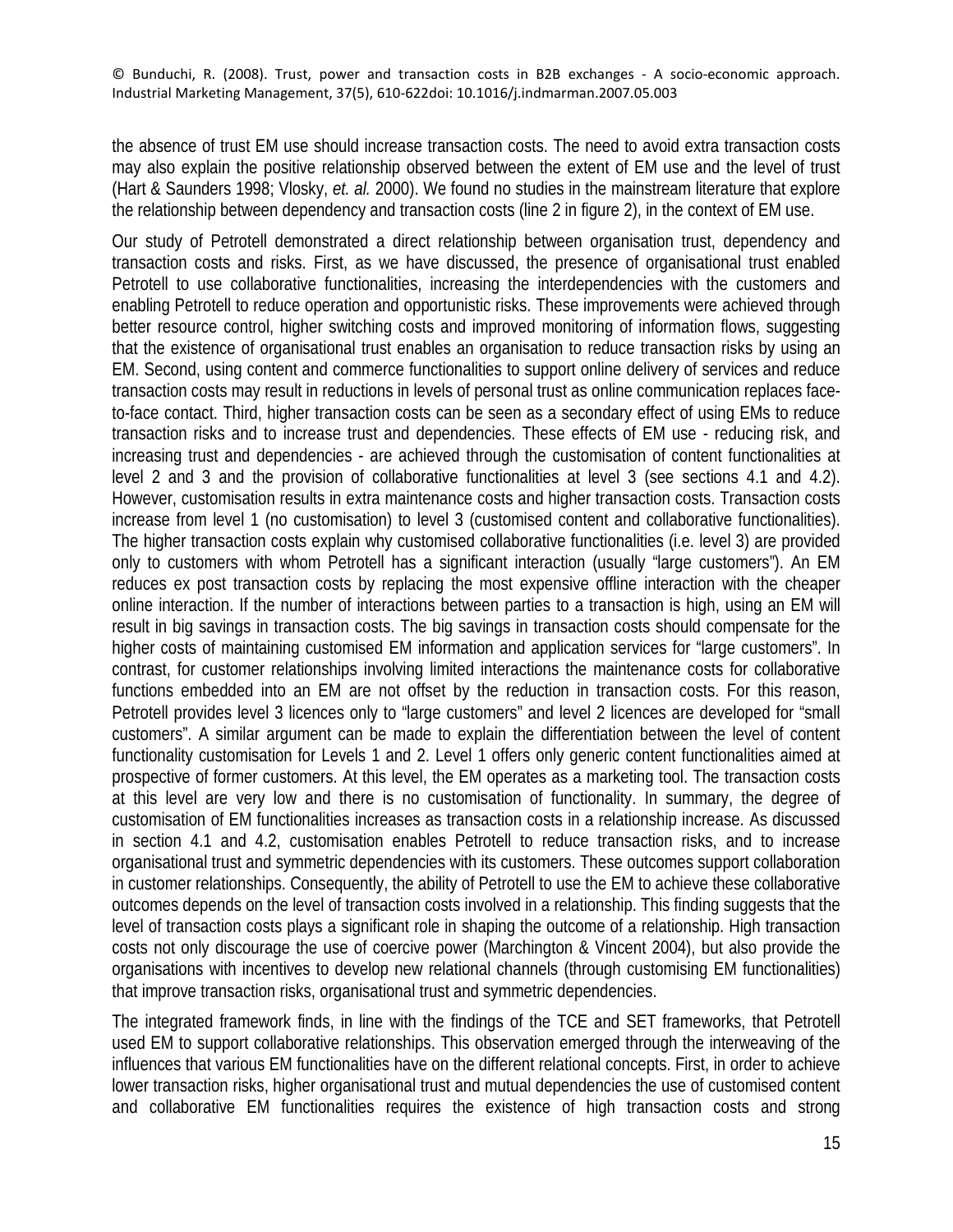organisational trust between the parties before the adoption of EM. Second, the use of collaborative and content EM functionalities can increase organisational trust. Higher organisational trust enables the use of these collaborative and content EM functionalities to increase interdependencies with the customers. Third, the savings in communication and coordination costs due to online delivery of services are achieved at the expense of personal trust. Fourth, the customisation of EM functionalities to support organisational trust and symmetric dependencies and to reduce transaction risks translates in higher transaction costs.

#### **5. Implications**

The analysis of the Petrotell case has shown that while the TCE and SET frameworks can each independently assess the impact of EM adoption on transactional and respectively relational characteristics, the integrated framework explains the outcome of EM use based on the interrelations between trust, dependency and transaction costs. The impact of EM use on the nature of Petrotell's relationships with its customers depended on the way the organisation assessed the various trade-offs involved in using different EM functionalities, and the choices that it made about which outcomes to pursue at the expense of others. The explanations proposed by the three frameworks are summarised in Table 2.

Table 2. Petrotell and EM outcomes: results from the three frameworks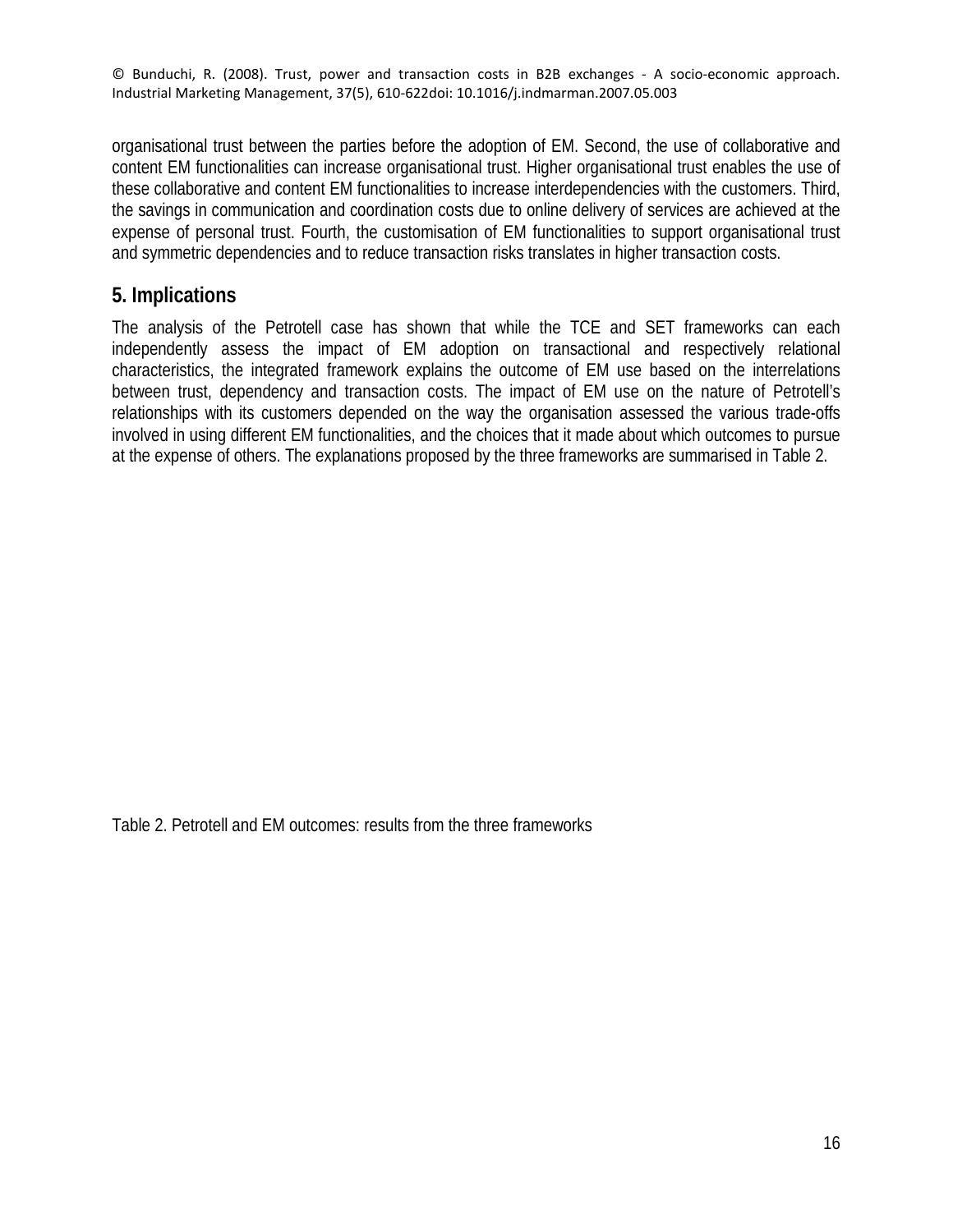| <b>TCE</b>                                                                                                                                                                                                                                                                                                             | <b>SET</b>                                                                                                                                        | Integrated framework                                                                                                                                                                                                                                                                    |
|------------------------------------------------------------------------------------------------------------------------------------------------------------------------------------------------------------------------------------------------------------------------------------------------------------------------|---------------------------------------------------------------------------------------------------------------------------------------------------|-----------------------------------------------------------------------------------------------------------------------------------------------------------------------------------------------------------------------------------------------------------------------------------------|
| All (online) functionalities reduce both ex ante<br>and ex post transaction costs by enabling faster<br>and cheaper communication and coordination<br>during the online delivery of services / products                                                                                                                | Customised content and<br>collaborative functionalities increase<br>organisational trust by promoting the<br>exchange of confidential information | High transaction costs and organisational<br>$\bullet$<br>trust are required to support the use of<br>customised content and collaborative<br>functionalities to reduce opportunistic risk, to<br>increase organisational trust and to support the<br>development of inter-dependencies |
| Any customisation of content functionalities<br>(discussion forums) and collaboration<br>functionalities (shared databases) reduce<br>opportunism risk by increasing switching costs and<br>reducing the loss of control over resources to the<br>parties but at the expense of higher information<br>processing costs | Uncustomised content<br>functionalities increase the<br>transparency of service delivery which<br>increases organisational trust                  | Collaborative functionalities support the<br>development of organisational trust which<br>facilitates the creation of dependencies                                                                                                                                                      |
| Collaborative functionalities reduce operation<br>risks by increasing the ability of the company to<br>monitor the relationship                                                                                                                                                                                        | Online content and commerce<br>functionalities reduce personal trust by<br>replacing face to face communication<br>and personal contact           | All (online) functionalities reduce transaction<br>costs at the expense of personal trust by<br>replacing more expensive but more personal<br>face to face contact with cheaper but impersonal<br>offline communication                                                                 |
|                                                                                                                                                                                                                                                                                                                        | Collaboration functionalities<br>increase the parties' switching costs<br>which lead to higher dependencies                                       | Customised content and collaborative EM<br>functionalities reduce transaction risks, support<br>organisational trust and symmetric<br>dependencies at the expense of increasing ex<br>post transaction costs.                                                                           |
|                                                                                                                                                                                                                                                                                                                        | All (online) functionalities support<br>mutual distribution of benefits<br>increasing inter-dependencies                                          |                                                                                                                                                                                                                                                                                         |

The true test of the usefulness of the frameworks lies in their implications for EM development and implementation. Organizations adopting web-based solutions to manage their procurement or customer relationships should be clear about both about the effects of adoption of these solutions on their relationships and, more importantly, about the ways in which these solutions can be implemented in order to support the achievement of their relational objectives. The integrated framework is distinctly different from the TCE or SET framework in terms of its implications for action.

Both the TCE and SET approaches advocate the implementation of two distinct sets of functionalities, one for transactional relationships and the other for relational exchanges. Customised content and collaborative functionalities ranging from shared databases and private discussion forums should be implemented in relational exchanges as they alleviate the operational and opportunistic risks associated with this type of relationships (TCE) or because they nurture trust building and the development of dependencies (SET). Content and commerce functionalities such as public discussion forums, electronic auctions and online financial service should be implemented in transactional relationships in order to reduce transaction costs (TCE) or to simply enable the exchange without any consideration of their impact on relational characteristics (SET).

This recommendation is consistent with the existing view in IT research that it is important to differentiate between commerce functionalities – to support transactional relationships - and collaborative functionalities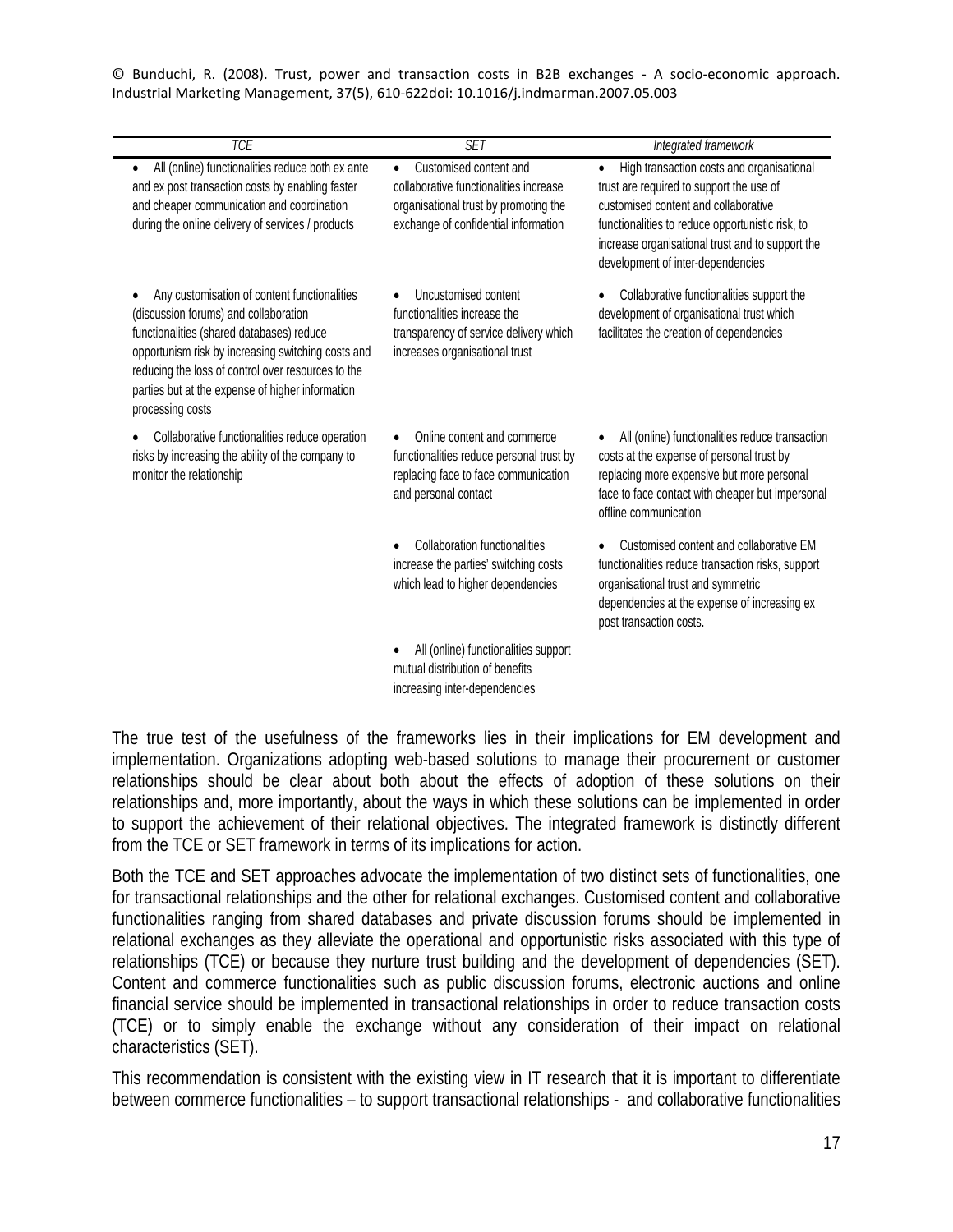– to support relational exchanges (Markus & Christiaanse 2003). It is also in keeping with research in B2B marketing on the use of IT, which differentiates between Internet-based market mechanisms to support one-off transactions and coordination flows to support close business relationships (Garcia-Dastugue & Lambert 2003). In practice, this recommendation translates in organisations implementing EM on different levels, having a different set of EM functionalities at each level, generally one set of commerce functionalities and one set of collaborative functionalities. Partners are given access to these levels depending on the type of relationship, i.e. strategic partners engaged in relational exchanges have access to the collaborative level (e.g. level 3 in Petrotell), while typical exchange parties engaged in transactional exchanges have access to the commercial level (e.g. level 1 and 2 in Petrotell).

This approach to EM implementation treats all strategic relationships of a particular organisation as they would be identical in terms of relational characteristics. This is however not the case. Research in B2B marketing has shown that different strategic relationships have associated different levels of trust, different levels of transaction costs and risk and different levels of dependencies. For example Lambe *et. al.* (2000) differentiate between enduring and interimistic relational exchanges, the former characterised by high trust and long term inter-dependencies, and the later characterised by the absence of trust and high up front dependencies between parties. Therefore, the relational objectives that an organisation pursues in its strategic relationship might vary. The integrated framework suggests a different approach for implementing EM with strategic partners that caters for this variety in relational objectives. Rather than devising one set of functionalities for relational exchanges and another one for transactional exchanges, organisations should develop their EM functionalities in a modular way. EM functionalities would be built in modules around a core function (i.e. electronic communication), and the organisation would mix and match between different EM modules according to the relational objectives they pursue in their different relational exchanges. As a result, each relational exchange would be supported by different packages of functionalities organised around different modules (rather than using predetermined levels of functionality) depending on the requirements and objectives of that particular relationship. Access would be granted per module rather than per level, with a customer or supplier having access to a range of modules. Such an approach would require a much more careful evaluation of strategic relationships when implementing EM, in contrast with the traditional approach which relies on the pre-existing categorization of existing relationships into typical and strategic. This approach acknowledges the fact that in reality, no exchanges are either purely transactional or purely relational, but rather they vary along a continuum between these two (theoretical) extremes (Macneil 1980). The particular combination would depend upon the trade-offs between the different desired outcomes from EM use. The decision to use, or not, a particular functionality or module should be based on an assessment of these trade-offs on with reference to the objectives for a particular relationships.

### **6. Conclusions**

This study extends the contributions made by previous research regarding the role that EM functionalities play in shaping the different transactional and collaborative outcomes in buyer-seller relationships (Galllivan & Depledge 2003; Markus & Christiaanse 2003) by providing a theoretical framework to identify and analyze the economic and social mechanisms through which these different outcomes are achieved. The paper proposes a framework based on the combination of TCE and SET approaches to analyse interorganisational relationships and the outcome that the use of EM has on the nature of these exchanges. This integrated framework argues that the nature of an inter-organisational relationship depends on the interaction between three relational features: transaction costs, trust and dependency. Consequently, the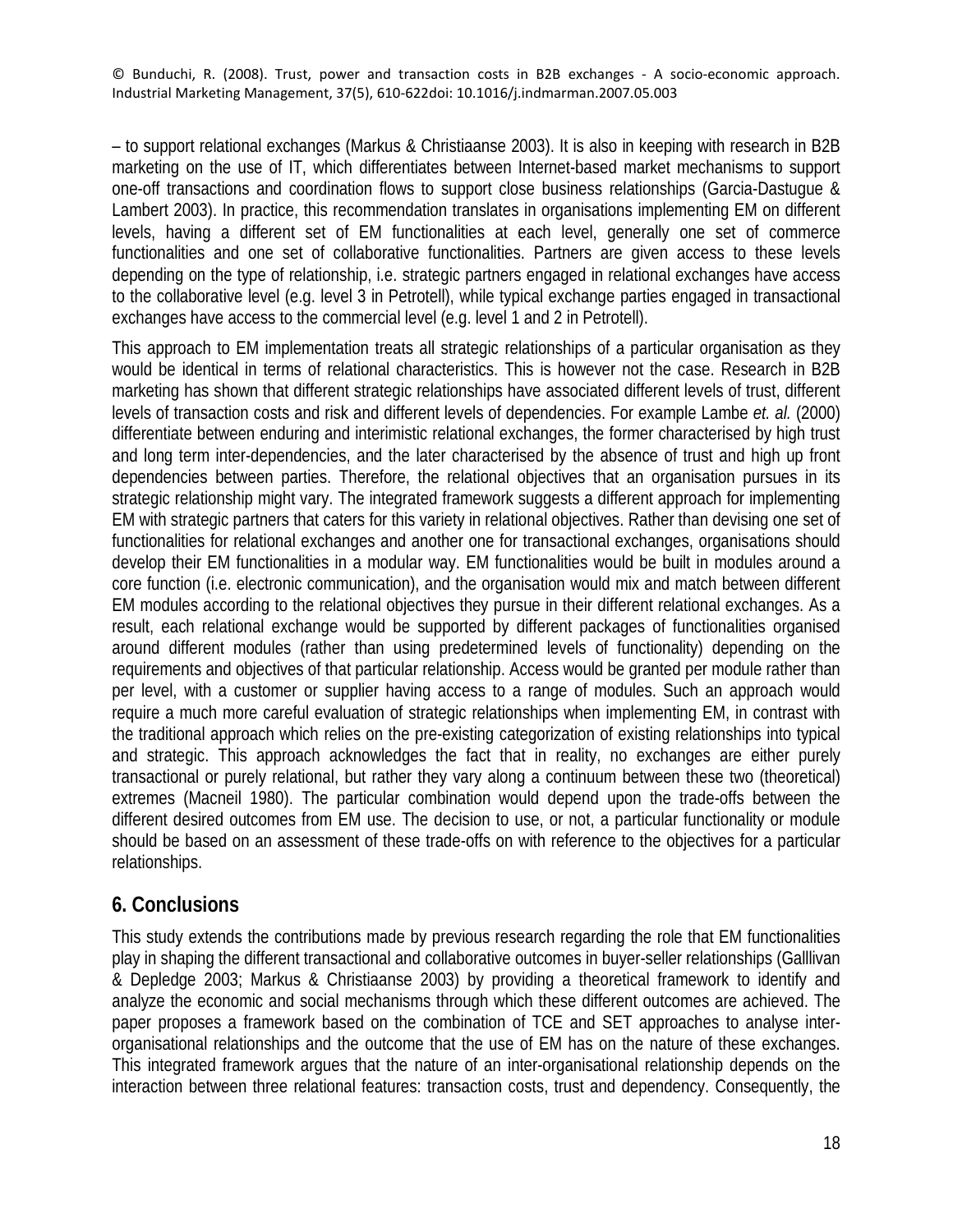impact that the use of EM will have on inter-organisational exchanges will be determined by the way the EM channel affects the interaction between these characteristics.

For practitioners, the study provides a framework to assess the various options organisations have in deploying different EM functionalities. The framework can also guide the choice of functionalities that enable an organization to achieve its relational goals when adopting an EM approach by identifying the trade-offs between the different impacts that EM functionalities have on relationships. In this way, organizations can anticipate which functionality will best suit their objectives at any time, and change the emphasis on commerce and/or collaborative functionalities according to the current needs, rather than choosing a particular model of EM use and then reacting to unforeseen outcomes that might damage their objectives.

While helpful in advancing the understanding of inter-organisational relationships in general, and EM use in inter-organisational exchanges in particular, the proposed study has a number of limitations. First, the framework is developed based on existing literature, which is limited in its exploration of the linkages between the different relational concepts, in particular between dependency and transaction costs. Second, the case study presented here is used as an illustration, rather than for theory testing. While an interpretative single case study approach has helped to gain insight into the linkages between the different constructs, its narrow perspective precludes attempts to generalize the applicability of these precise linkages to a broad population of organisations. Furthermore, the case discusses the use of EMs only from a supplier perspective – buyers are not included in the analysis. The framework also suggests that EM implementation should be approached on a modular basis taking into account the trade-offs involved in using different functionalities. While the case study offers some example of these trade-offs, to be of value future research should carefully analyse the outcomes of the different functionalities on the range of relationships constructs and clearly map any trade-offs. These limitations call for future research to (1) explore in depth the linkages between EM use and the relational variables; and (2) to test the applicability of the framework in broader empirical settings. A qualitative multi case study research of EM use, including the perspective of all different categories of participants, would be appropriate to achieve the former objective, while a quantitative survey of organisations using EM would serve to achieve the latter.

## **REFERENCE LIST**

Acha, V. (2000). The Role of Technological Capabilities in Determining Performance: The Case of the Upstream Petroleum Industry. In Proceedings of *DRUID Winter Conference on Industrial Dynamics,* January 6-8. Hillerod.

Allen, D.K., Colligan, D., Finnie, A. & Kern, T. (2000). Trust, power and interorganisational information systems: the case of the electronic trading community TransLease. *Information Systems Journal,* 10(1), 21- 40.

Anderson, J.C., Hakansson, H. & Johanson, J. (1994). Dyadic business relationships within a business network context. *Journal of Marketing*, 58(4), 1-15.

Arksey, H. and Knight, P. *Interviewing for Social Scientist*. Sage Publications, London, 1999.

Arndt, J. (1985). On making marketing science more scientific: role of orientations, paradigms, metaphors, and puzzle solving. *Journal of Marketing*, 49(3), 11-23.

Anonymous. (2005). The European e-Business Report. A portrait of e-business in 10 sectors of the EU economy. *4th Synthesis Report of the e-Business W@atch*. European Commission.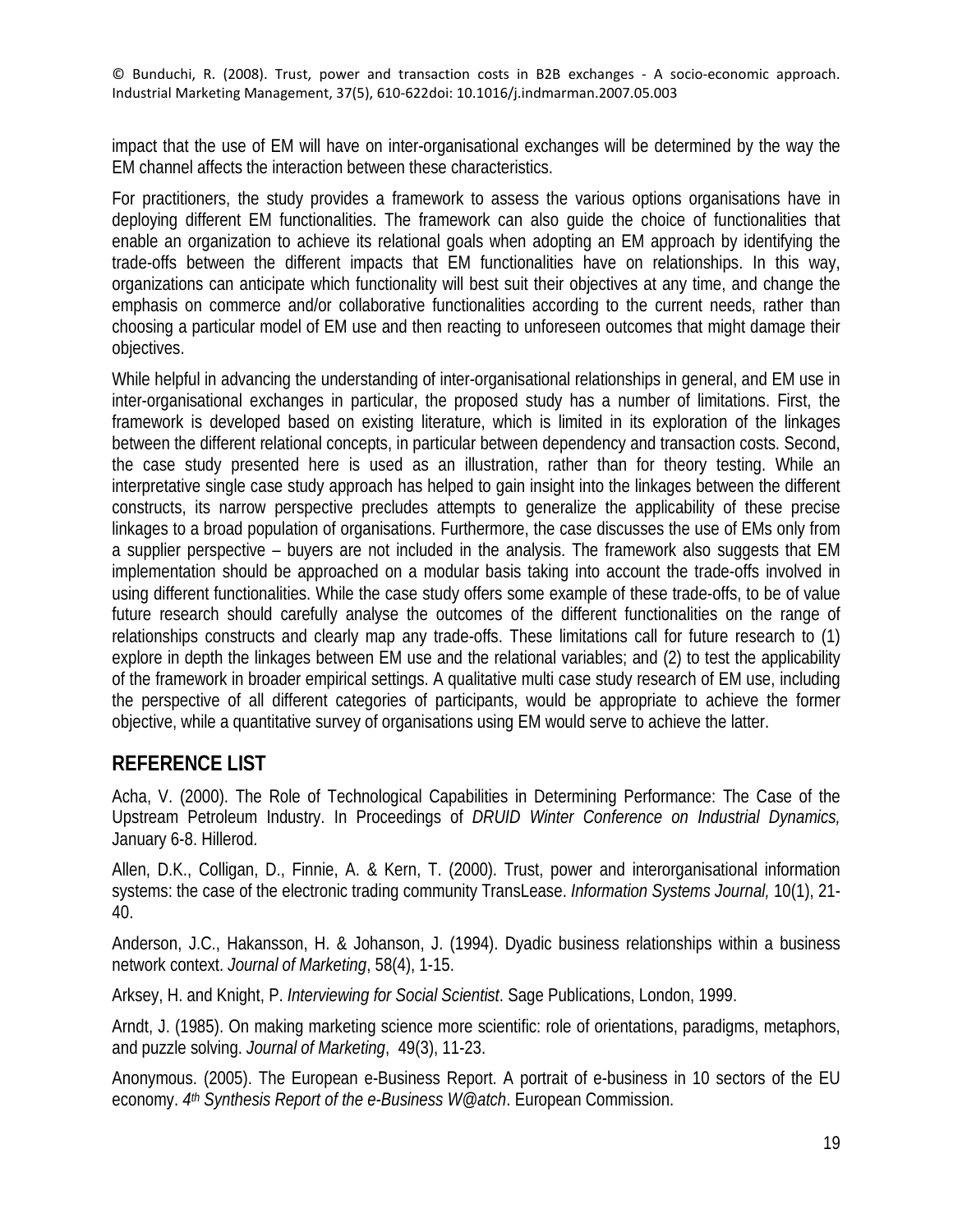Bakos, Y. (1998). The Emerging Role of Electronic Marketplaces on the Internet. *Communications of the ACM*, 41(8), 35-42.

Bakos, Y. and Brynjolfsson, E. Organizational Partnership and The Virtual Corporation, in *Information Technology and Industrial Competitiveness: How Information Technology Shapes Competition*, Kremerer C.F., ed., Kluwer Academic Publishers, Amsterdam, 1997.

Bauer, H. H., Grether, M. & Leach, M. (2002). Building customer relations over the Internet. *Industrial Marketing Management*, 31(2), 155-163.

Blau, P. *Exchange and Power in Social Life*. Wiley, New York, 1964.

Bunduchi R. (2005). Business relationships in Internet based electronic markets: the role of goodwill trust and transaction costs. *Information Systems Journal*, 15(4), 321-341.

Christiaanse, E. and Kumar, K. (2000). ICT-enabled coordination of dynamic supply webs. *International Journal of Physical Distribution & Logistics*, 30(3/4), 268-285.

Christiaanse, E., van Diepen, T. & Damsgaard, J. (2004). Proprietary versus internet technologies and the adoption and impact of electronic marketplaces. *Journal of Strategic Information Systems*, 13(2), 151-165.

Chwelos, P., Benbasat, I. & Dexter, A.S. (2001). Research report: Empirical test of an EDI adoption model. *Information Systems Research*, 12(3), 304- 321.

Clemons, E.K., Reddi, S.P. & Row, M.C. (1993). The Impact of Information Technology on the Organization of Economic Activity: The Move to the Middle Hypothesis. *Journal of Management Information Systems*, 10(2), 9-35.

Coase, R.H. (1937). The nature of the firm. *Economica*, 4(16), 386-405.

Cunningham, C. and Tynan. C. (1993). Electronic trading, inter-organizational systems and the nature of buyer-seller relationships: the need for a network perspective. *International Journal of Information Management*, 13(1), 3-28.

Dwyer, F.R., Schurr, P.H. and Oh, S. (1987). Developing buyer-seller relationships. *Journal of Marketing*, 51(2), 11-27.

Easton, G. Industrial Networks: A Review, in *Understanding Business Markets*, Ford D., ed., The Dryden Press, London, 1997.

Emerson, R.M. (1962). Power dependence relations. *American Sociological Review*, 27(1), 31-34.

Ernst, D. and Steinhubl, M.J. (1999). Petroleum: After the Megamergers. *The McKinsey Quarterly*, 2, 49- 57.

Fontenot, R.J. & Wilson, E.J. (1997). Relational exchange: A review of selected models for a prediction matrix of relationship activities. *Journal of Business Research*, 39(1), 5-12.

Gallivan, M.J. & Depledge G. (2003). Trust, control and the role of interorganizational systems in electronic partnerships. *Information Systems Journal*, 13(2), 159-190.

Garcia-Dastugue, S.J. & Lambert, D.M. (2003). Internet-enabled coordination in the supply chain. *Industrial Marketing Management*, 32(3), 251-263.

Garicano, L. & Kaplan, S.N. (2001). The effects of business-to-business e-commerce on transaction costs. *Journal of Industrial Economics*, 49(4), 463-485.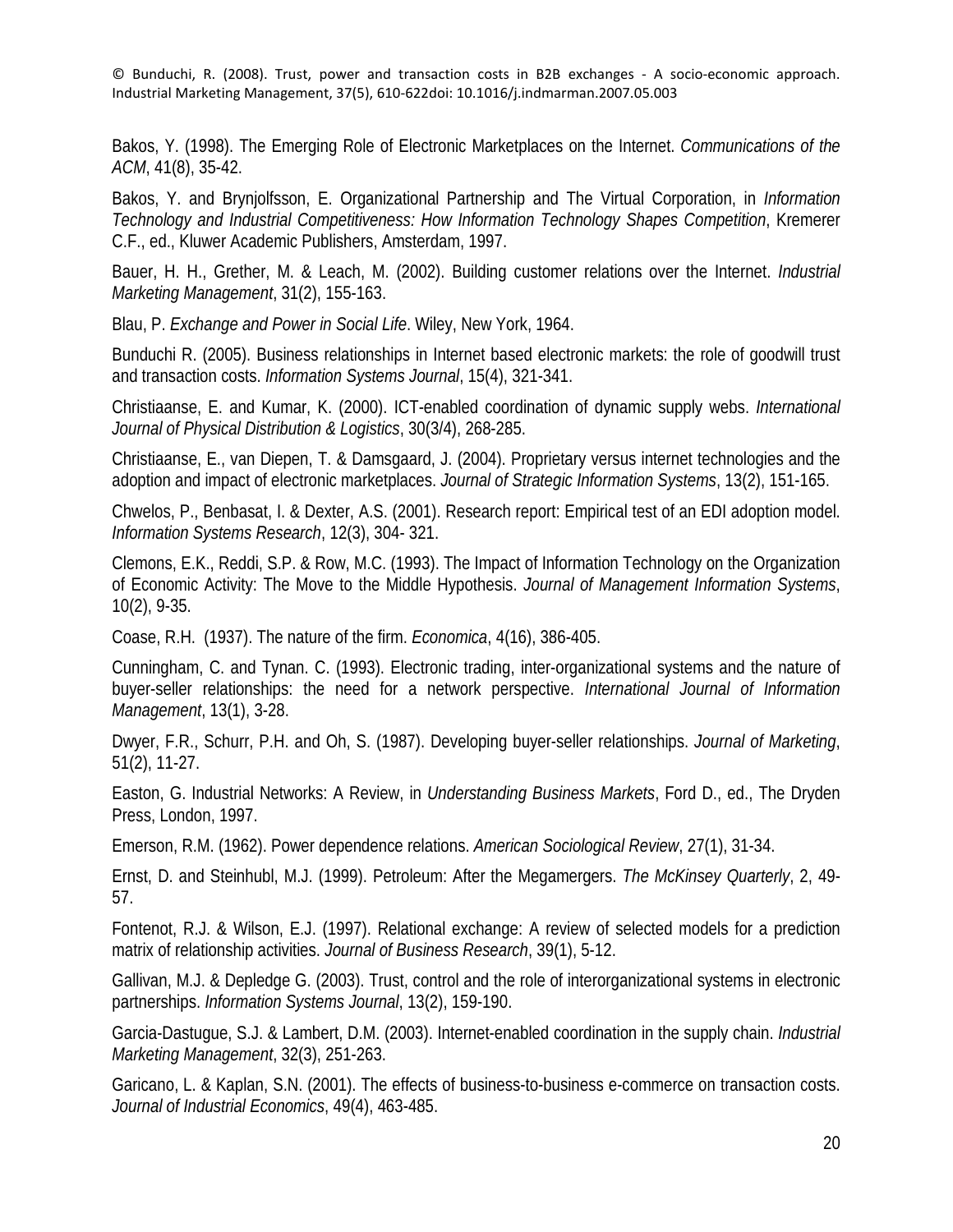Gerst M. & Bunduchi R. (2005). Shaping IT standardisation in the automotive industry - the role of power in driving portal standardisation. *Electronic Markets*, 15(4), 335-343.

Geun Lee, H. & Clark, T.H. (1996/1997). Market Process Reengineering through Electronic Market Systems: Opportunities and Challenges. *Journal of Management Information Systems*, 13(3), 113-136.

Grover, V., Teng, J.T.C. & Fiedler, K.D. (2002). Investigating the role of information technology in building buyer-supplier relationships. *Journal of the Association for Information Systems*, 3, 217-245.

Hakansonn, H. and Snehota, I. No business is an island: The network concept of business strategy, in *Understanding Business Markets*, D. Ford, ed., The Dryden Press, London, 1997.

Hart, P. & Estrin, D. (1991). Inter-Organization Networks, Computer Integration, and Shifts in Interdependence: The Case of the Semiconductor Industry. *ACM Transactions on Information Systems*, 9(4)**,** 370-398.

Hart, P. J. & Saunders, C. S. (1998). Emerging Electronic Partnerships: Antecedents and Dimensions of EDI Use from the Supplier's Perspective. *Journal of Management Information Systems*, 14(4), 87-111.

Hudson, L..A. & Ozanne, J.L. (1988). Alternative ways of seeking knowledge in consumer research. *Journal of Consumer Research*, 14(4), 508-521.

Jackson, T. *Organisational Behaviour in Interogranisational Management*. Buterworth-Heinemann Ltd, Oxford, 1993.

Klein, H.K. & Myers, M.D. (1999). A set of principles for conducting and evaluating interpretive field studies in information systems. *MIS Quarterly*, 23(1), 67-94.

Kumar, K., Dissel, H. & Bielli, P. (1998). The Merchant of Prato - Revisited: Toward a Third Rationality of Information Systems. *MIS Quarterly*, 22(2), 199-227.

Lambe, C. J., Wittmann, C. M. & Speakman, R. E. (2001). Social Exchange Theory and Research on Business-to-Business Relational Exchange. *Journal of Business to Business Marketing*, 8(3), 1-36.

Lee, A.S. (1991). Integrating Positivist and interpretive approaches to organizational research. *Organizational Science*, 2(4), 342-365.

Lowe, S., Carr, A.N., Thomas, M. & Watkins-Mathys, L. (2005). The fourth hermeneutic in marketing theory. *Marketing Theory* 5(2), 185-203

Malone, T.W., Yates, J. & Benjamin, R.I. (1987). Electronic Markets and Electronic Hierarchies. *Communications of the ACM*, 30(6), 484-497.

Macneil, I.R. *The New Social Contract. An Inquiry into Modern Contractual Relations*. Yale University, 1980.

Marchington, M. & Vincent, S. (2004). Analysing the influence of institutional, organisational and interpersonal forces in shaping inter-organisational relationships. *Journal of Management Studies*, 41(6), 1029-1056.

Markus, L. & Christiaanse, E. (2003). Adoption and impact of collaboration electronic marketplaces. *Information systems and e-Business management*, 1(2), 139-155.

Meier, J. (1995). The importance of relationship management in establishing successful interorganisational systems. *Journal of Strategic Management Systems*, 4(2), 135-148.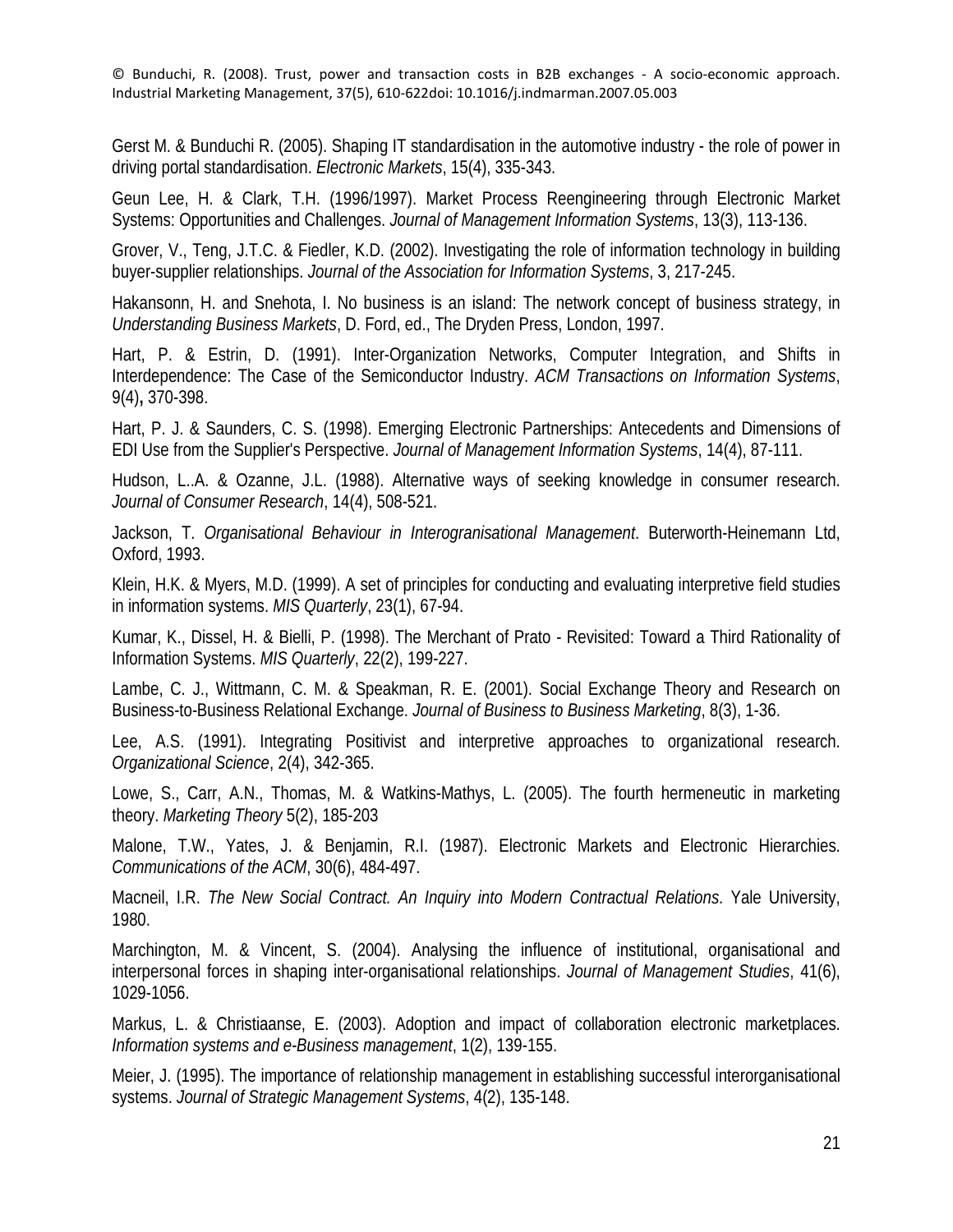Miles, M.B. & Huberman, A.M. *Qualitative Data Analyisis: An Expanded Sourcebook*. Sage Publications, Thousand Oaks, 1994.

Morgan, R.M. & Hunt S.D. (1994). The Commitment-Trust Theory of Relationships Marketing. *Journal of Marketing*, 58(3), 20-38.

Murray, J.B. & Ozanne, J.L. (1991). The critical imagination: emancipatory interests in consumer research. Journal of Consumer Research 18(2), 129-144.

Myers, M.D. & Walsham, G. (1998). Exemplifying interpretive research in information systems: an overview. *Journal of Information Technology*, 13(4), 233-234.

Nakayama, M. (2000). E-commerce and firm bargaining power shift in grocery marketing channels: A case of wholesalers' structured document exchanges. *Journal of Information Technology*, 15(3), 195-210.

Nandhakumar, J. & Jones, M. (1997). To close for comfort? Distance and engagement in IS research. *Information Systems Journal*, 7(2), 109-131.

Nooteboom, B. (1996). Trust, Opportunism and Governance: A Process and Control Model. *Organization Studies*, 17(6), 985-1010.

Nord, W. R. The Study of Organisations through a Resource-Exchange Paradigm, in *Social Exchange. Advances in Theory and Practice*, K.J. Gergen, M.S. Greenberg and R.H. Willis, eds., Plenum Press, New York, 1980.

Orlikowski, W.J. & Baroudi, J.J. (1991). Studying information technology in organisations. Research approaches and assumptions. *Information Systems Research*, 2(1), 1-28.

Pavlou, P. A. (2002). Institution-based trust in interorganizational exchange relationships: the role of online B2B marketplaces on trust formation. *Journal of Strategic Information Systems*, 11(3), 215-243.

Pfeffer, J. *New Directions for Organisation Theory*. Oxford University Press, New York, 1997.

Ratnasingam, P. (2005). Trust in inter-organizational exchanges: a case study in business to business electronic commerce. *Decision Support Systems*, 39(3), 525-544.

Rubin, H.J. and Rubin, I.S. *Qualitative interviewing. The art of hearing data*. Sage Publication. Thousand Oaks, 1995.

Sako, M. *Prices, Quality and Trust: Inter-Firm Relations in Britain and Japan*. Cambridge University Press, Cambridge, 1992.

Smith Ring, P. & Van de Ven, A.H. (1994). Developmental Processes of Cooperative Interorganizational Relationships. *Academy of Management Review*, 19(1), 90-118.

Stake, R. E. *The Art of Case Study Research*. Sage Publications, Thousand Oaks, 1995.

Strauss, A. and Corbin., J. *Basics of Qualitative Research. Grounded Theory Procedures and Techniques.* Sage Publications, Thousand Oaks, 1990.

Teece, D.J. Profiting from technological innovation: implications for integration, collaboration, licensing, and public policy, in *The Competitive Challenge*, D.J. Teece, ed., Ballinger, Cambridge, 1987.

Turban, E., King, D., Viehlans, D. and Lee, J. *Electronic Commerce. A Managerial Perspective*. Prentice Hall International, New Jersey, 2006.